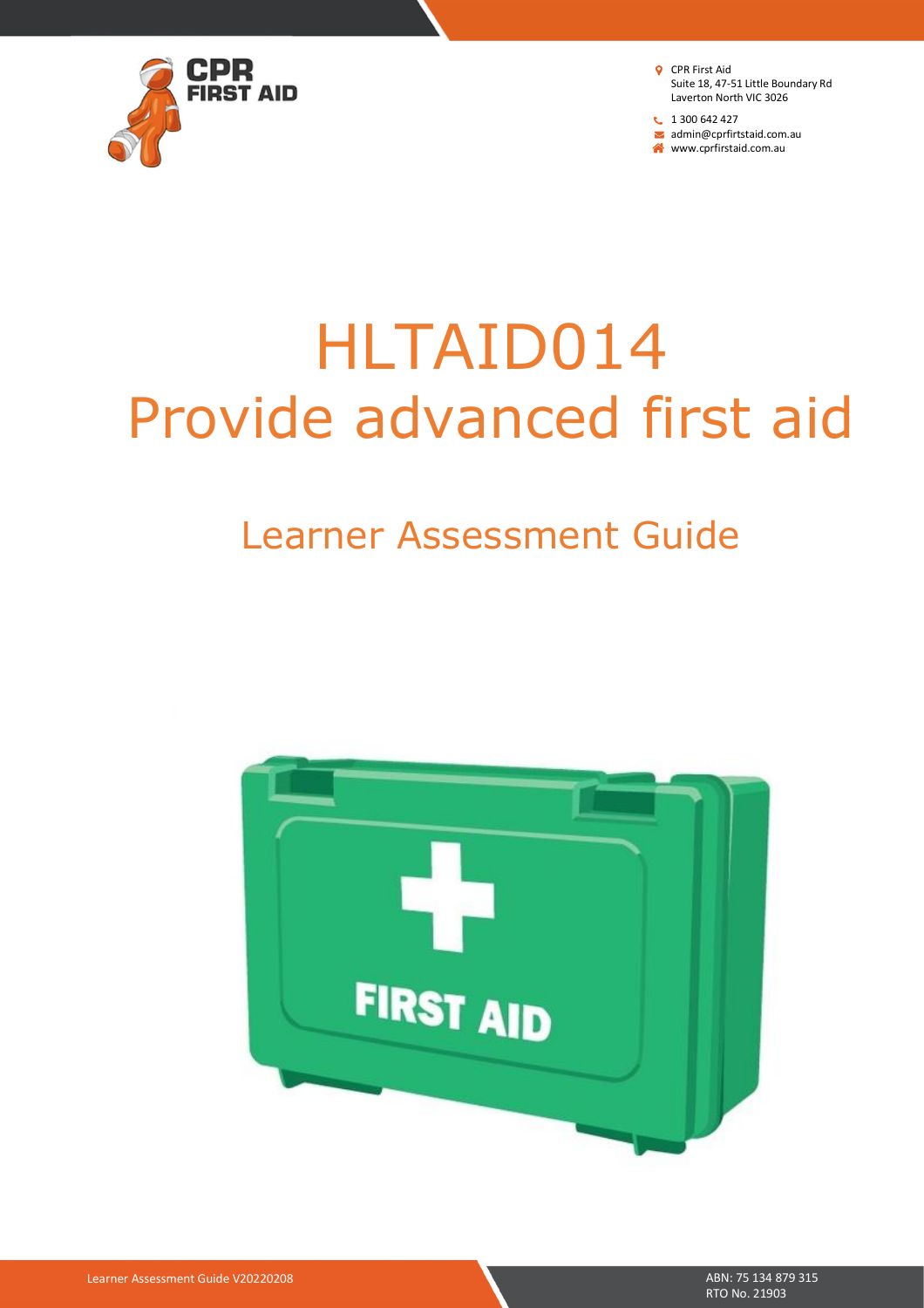

 $1300642427$ admin@cprfirtstaid.com.au

www.cprfirstaid.com.au

### **Unit of Competency: HLTAID014 Provide advanced first aid (Release 1)**

### **Application**

This unit describes the skills and knowledge required to provide a first aid response to a casualty in line with first aid guidelines determined by the Australian Resuscitation Council (ARC) and other Australian national peak clinical bodies.

The unit applies to all persons who may be required to provide a first aid response in a range of situations, including community and workplace settings.

Specific licensing/regulatory requirements relating to this competency, including requirements for refresher training should be obtained from the relevant national/state/territory Work Health and Safety Regulatory Authorities.

### **Unit Mapping information**

No equivalent unit.

### **Entry Requirements**

As pe[r HLTAID014,](https://training.gov.au/Training/Details/HLTAID014) there are no pre-requisites. No prior experience is required

The Learner upon enrolment or before course commencement should inform the RTO if they have an identified language/literacy or other learning need, or a disability or have physical limitations, so that the assessment method can be "reasonably adjusted" by the RTO and pre-determined to best accommodate the Learner so that they will be able to appropriately work their way through the training program. Note that the Learner will need to meet the required ACSF levels and Foundation Skills requirements to successfully complete the course.

It is important to note that the HLTAID competency standards do require a level of physical ability to meet the evidence requirements for assessment. Due to the potential risk to health and safety it is important to note that Learners must be able to perform at least 2 x 2 minutes of uninterrupted CPR on an adult manikin placed on the floor. These standards relate to the level of performance required to provide resuscitation and respond to an emergency situation where there may be risk to life.

### **Foundation Skills**

*Foundation skills essential to performance are explicit in the performance criteria of this unit of competency.*

The Learner will need to meet the required ACSF levels and Foundation Skills requirements (language, literacy and numeracy) that are essential to performance to successfully complete the course.

For example, during a first aid/CPR scenario you'll need to demonstrate how to:

- Seek assistance from emergency response services
- Provide a written verbal report of a first aid incident
- Accurately convey incident details to emergency response services
- Participate in debriefing with a supervisor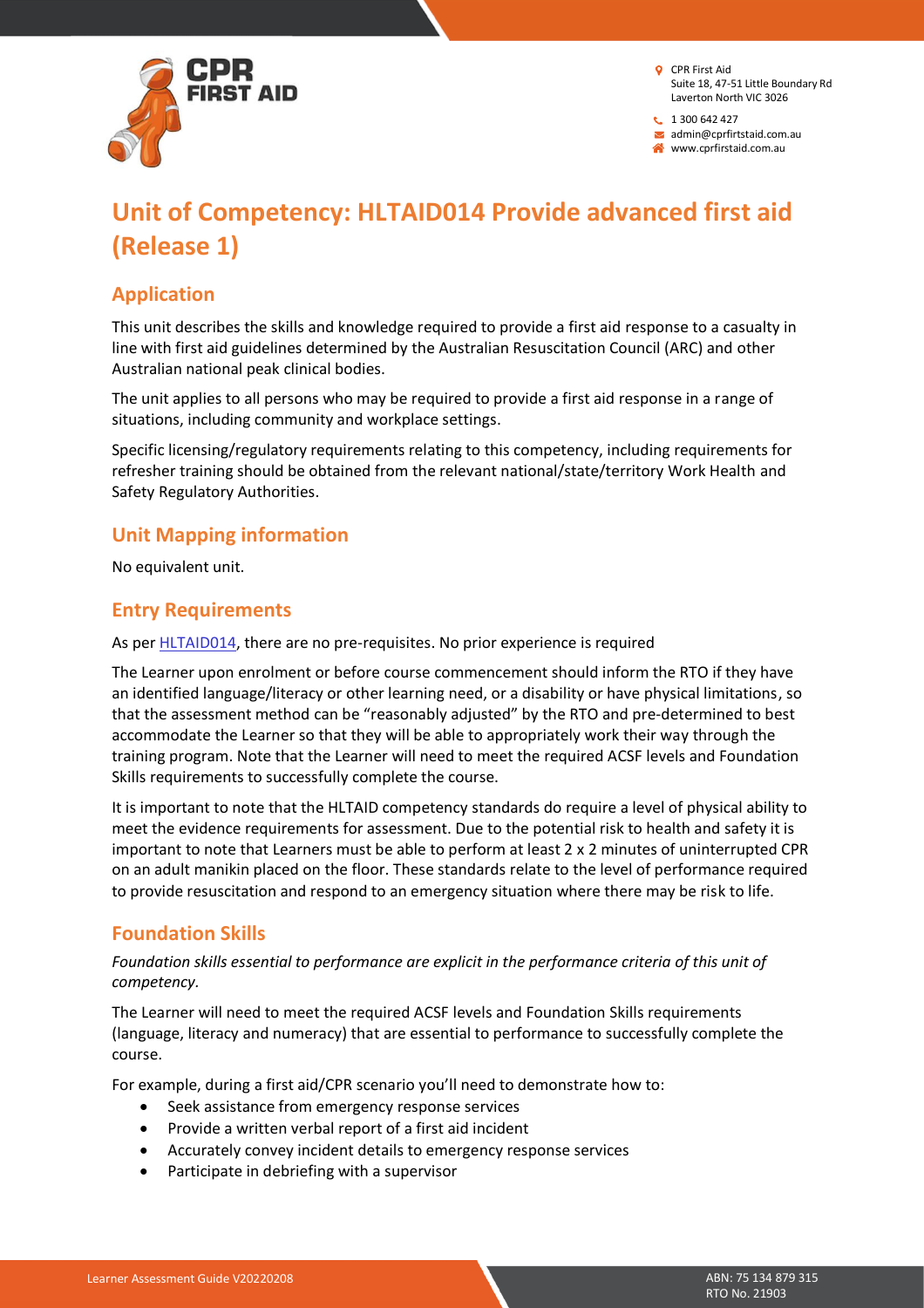

 $1300642427$ admin@cprfirtstaid.com.au www.cprfirstaid.com.au

### **Performance Criteria**

### **Element**

*Elements describe the essential outcomes.*

**1. Respond to an** 

**2. Apply appropriate first aid procedures**

### **Performance Criteria**

*Performance criteria describe the performance needed to demonstrate achievement of the element.*

- **1.1** Recognise and assess an emergency situation
- **emergency situation 1.2** Ensure safety for self, bystanders and casualty
	- **1.3** Assess the casualty and recognise the need for first aid response
	- **1.4** Deploy resources to appropriate locations as required in line with appropriate workplace or site procedures
	- **1.5** Seek assistance from emergency services
	- **2.1** Perform single-rescuer or two-rescuer cardiopulmonary resuscitation (CPR) in accordance with the ARC guidelines and availability of rescuers
	- **2.2** Provide first aid in accordance with established first aid principles
	- **2.3** Display respectful behaviour towards casualty
	- **2.4** Obtain consent from casualty where possible
	- **2.5** Use available resources and equipment to make the casualty as comfortable as possible
	- **2.6** Operate first aid and ancillary equipment according to manufacturers' instructions
	- **2.7** Monitor the casualty's condition and respond in accordance with first aid principles
	- **3.1** Identify available resources required and establish communication links with appropriate personnel, emergency services or medical assistance as appropriate.
		- **3.2** Deploy required resources to appropriate locations in an efficient and effective manner to ensure timely treatment of casualties.
		- **3.3** Monitor the condition of casualties in accordance with first aid principles and workplace or site procedures.
		- **3.4** Coordinate evacuation of casualties according to relevant evacuation procedures
		- **4.1** Accurately convey incident details to emergency services.
	- **4.2** Report details of incident in line with appropriate workplace or site procedures.
	- **4.3** Complete applicable workplace or site documentation, including incident report form.
	- **4.4** Maintain privacy and confidentiality of information in line with statutory or organisational policies.

**3. Coordinate first aid activities until arrival of medical assistance**

**4. Communicate details of the incident**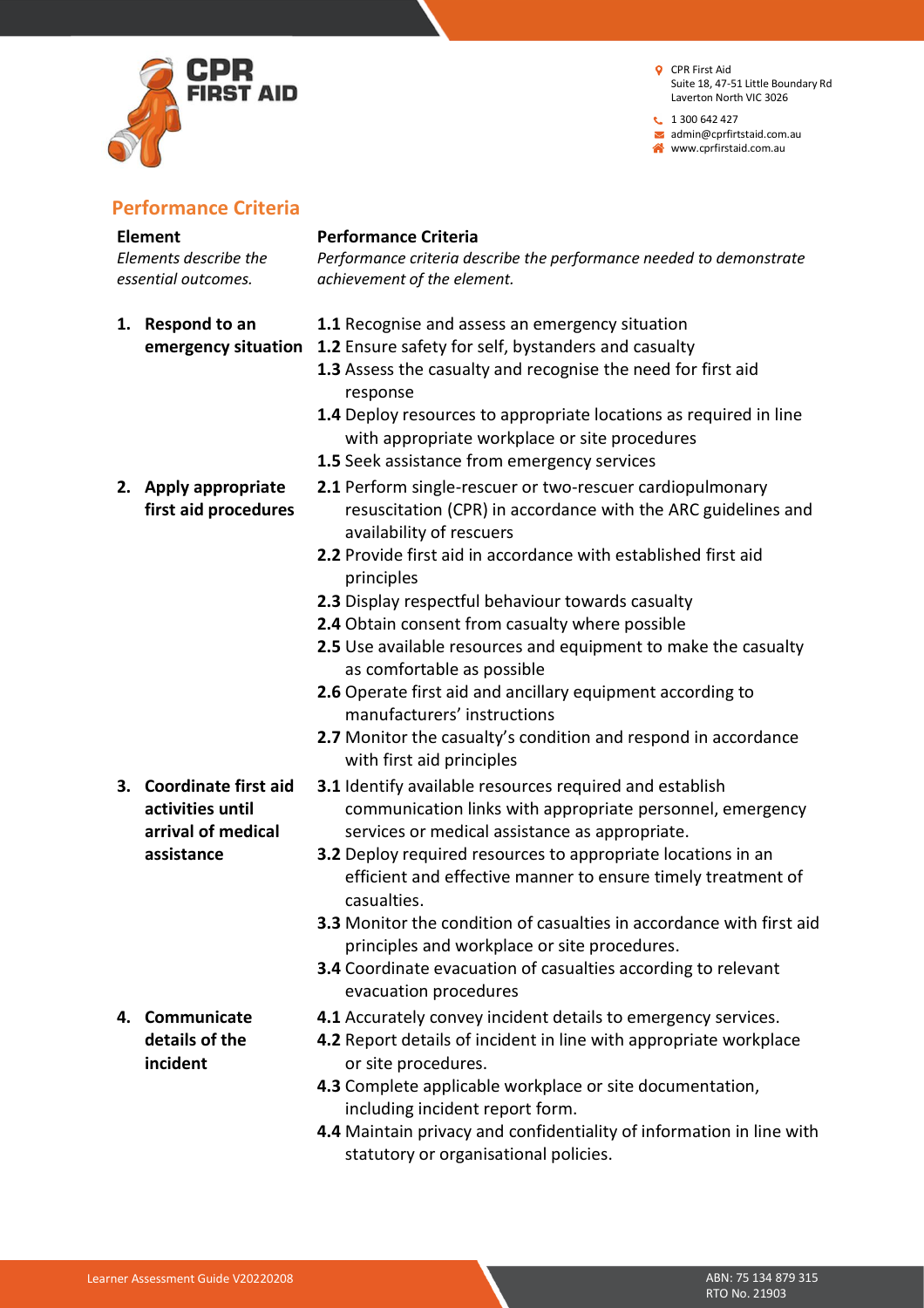

 $1300642427$ admin@cprfirtstaid.com.au www.cprfirstaid.com.au

**Element** *Elements describe the essential outcomes.*

- 
- **Performance Criteria**

*Performance criteria describe the performance needed to demonstrate achievement of the element.*

- **5. Review the incident 5.1** Recognise the possible psychological impacts on self and other rescuers and seek help when required.
	- **5.2** Arrange support services for personnel involved in the incident in accordance with relevant procedures.
	- **5.3** Contribute to a review of the first aid response as required.

### **Assessment Requirements**

### **Performance Evidence**

Evidence of the ability to complete tasks outlined in elements and performance criteria of this unit in the context of the workplace or community setting.

There must be evidence that the candidate has completed the following tasks in line with State/Territory regulations, first aid codes of practice, first aid guidelines determined by the Australian Resuscitation Council (ARC) and other Australian national peak clinical bodies and workplace or site procedures:

- Managed, in line with ARC guidelines, the unconscious, breathing casualty including appropriate positioning to reduce the risk of airway compromise
- Managed, in line with ARC guidelines, the unconscious, non-breathing adult, including:
	- o Performing at least 2 minutes of uninterrupted single rescuer cardiopulmonary resuscitation (CPR) (5 cycles of both compressions and ventilations) on an adult resuscitation manikin placed on the floor
	- $\circ$  performing at least 2 minutes of ventilation and at least 2 minutes of compression during a two-rescuer procedure on an adult resuscitation manikin placed on the floor
	- $\circ$  Following the prompts of an automated external defibrillator (AED) to deliver at least one shock
	- o Demonstrating a rotation of single rescuer operators with minimal interruptions to compressions
	- o Responding appropriately in the event of regurgitation or vomiting
- Managed, in line with ARC guidelines, the unconscious, non-breathing infant, including:
	- o Performing at least 2 minutes of uninterrupted single rescuer CPR (5 cycles both compressions and ventilations) on an infant resuscitation manikin placed on a firm surface.
- Managed casualties, with the following:
	- o Anaphylaxis
	- o Asthma
	- o Non-life-threatening bleeding
	- o Choking
	- o Envenomation, using pressure immobilisation
	- $\circ$  Fractures, dislocations, sprains and strains, using appropriate immobilisation techniques
	- o Minor wound cleaning and dressing
	- o Nosebleed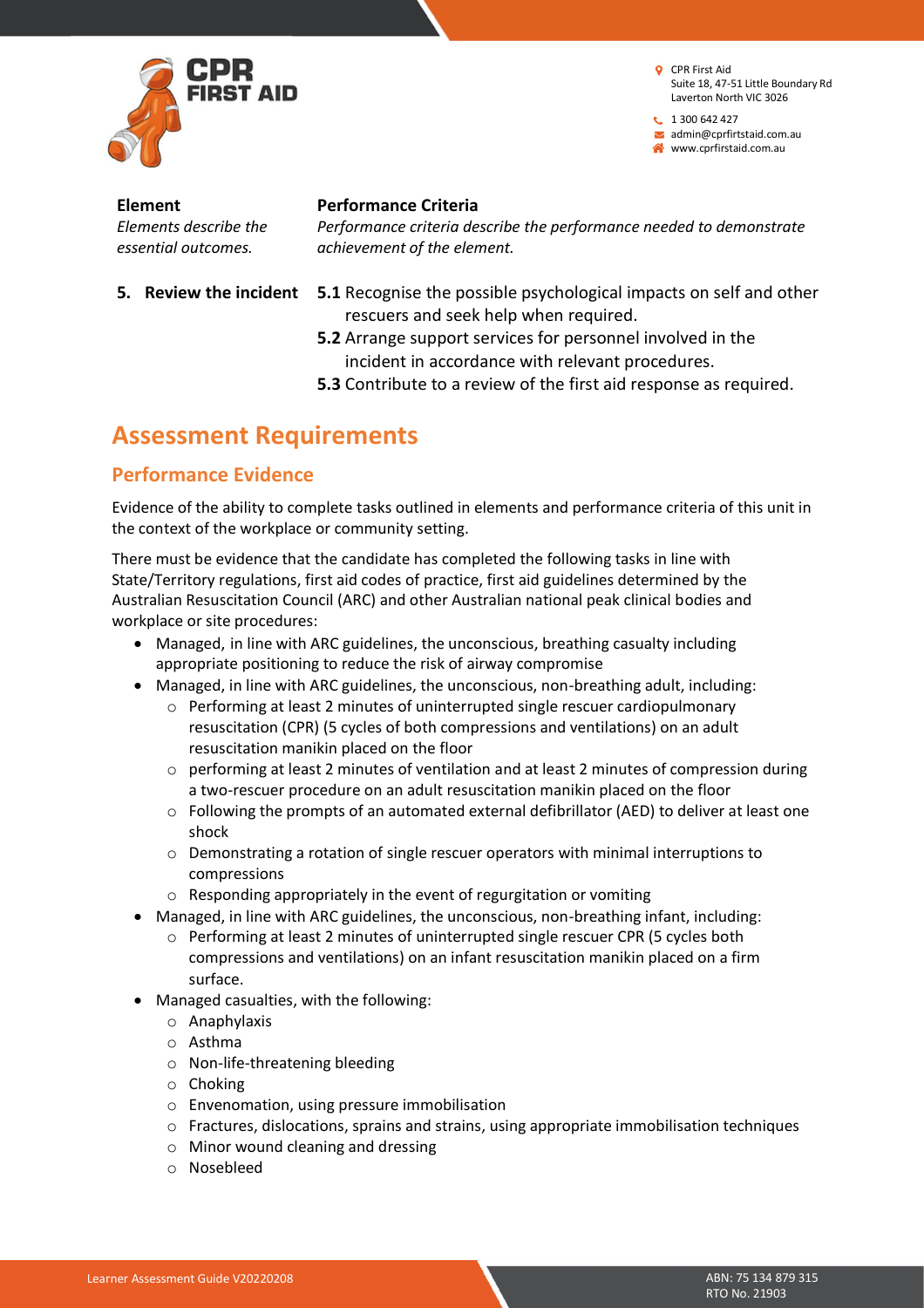

 $1300642427$ admin@cprfirtstaid.com.au www.cprfirstaid.com.au

- o Shock
- $\circ$  Life threatening bleeding requiring use of tourniquets and haemostatic dressings
- Responded to at least two simulated first aid incidents, one medical and one trauma contextualised to the candidate's workplace or community setting, where the candidate has no knowledge of the casualty's condition prior to starting treatment, including:
	- $\circ$  Identifying the casualty's illness or injury through history, signs and symptoms
	- o Using personal protective equipment (PPE) as required
	- o Conducting a secondary survey assessment
	- o Assessing vital signs respirations, pulse, temperature
	- o Level of consciousness
	- o Providing appropriate first aid treatment
	- $\circ$  Conveying incident details to emergency services or advising casualty on any required post-incident action
	- o Providing an accurate verbal and written report of the incident
	- o Reviewing the incident
- coordinated a team of people to respond to a multiple casualty incident, including:
	- o Conducting a basic triage
	- o Demonstrating effective use of resources
	- o Demonstrating effective planning techniques
	- o Moving casualties using suitable extraction method and device and safe manual handling techniques

### **Knowledge Evidence**

Demonstrated knowledge required to complete the tasks outlined in elements and performance criteria of this unit:

- Guidelines and procedures including:
	- o ARC guidelines relevant to the provision of first aid
	- o First aid guidelines from Australian national peak clinical bodies
	- o Potential incident hazards and risk minimisation processes when providing first aid
	- $\circ$  Infection control procedures, including use of standard precautions and resuscitation barrier devices
	- o Requirements for currency of skill and knowledge
	- o First aid codes of practice
	- o Appropriate workplace or site procedures relevant to the provision of first aid
	- o Contents of first aid kits
- Legal, workplace and community considerations, including:
	- o Duty of care requirements
	- o Own skills and limitations
	- o Consent and how it relates to the conscious and unconscious casualty
	- o Privacy and confidentiality requirements
	- o Awareness of potential need for stress management techniques and available support for rescuers
	- Considerations when providing CPR, including:
		- o Upper airway and effect of positional change
		- o Appropriate duration and cessation of CPR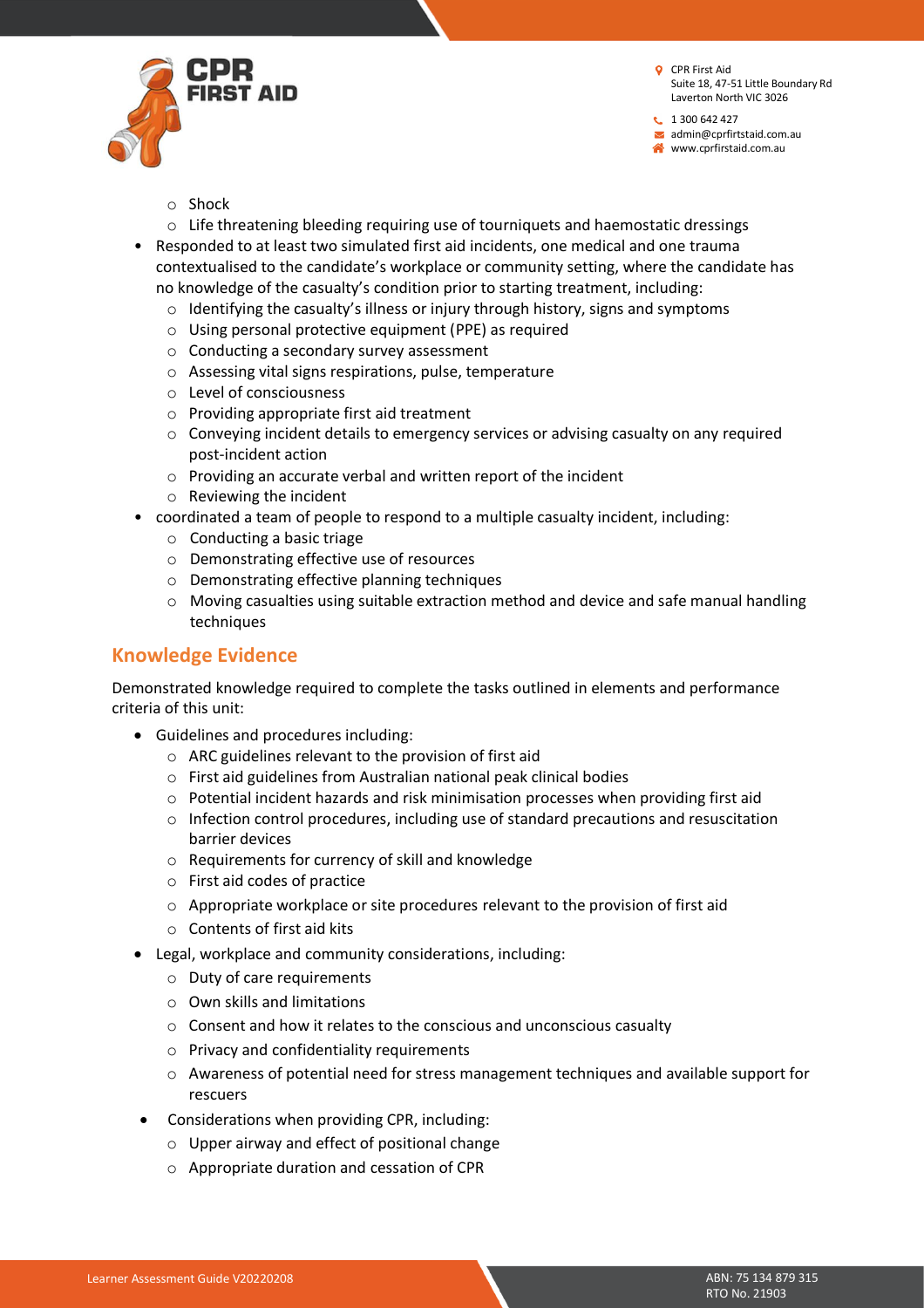

 $1300642427$ admin@cprfirtstaid.com.au www.cprfirstaid.com.au

- o Appropriate use of an AED
- o Safety and maintenance procedures for an AED
- o Chain of survival
- o How to access emergency services
- Techniques for providing CPR to adults, children and infants including:
	- o How to recognise that a casualty is unconscious and not breathing normally
	- o Rate, ratio and depth of compressions/ventilations
	- o Correct hand positioning for compressions
	- o Basic anatomy, physiology and the differences between adults, children and infants relating to CPR
- Signs, symptoms and management of the following conditions/injuries
	- o Abdominal injuries
	- o Allergic reaction
	- o Anaphylaxis
	- o Asthma
	- o Non-life-threatening bleeding
	- $\circ$  Life-threatening bleeding including use of tourniquets and haemostatic dressings
	- o Burns
	- o Cardiac conditions, including chest pain
	- o Childbirth
	- o Choking
	- o Crush injuries
	- o Diabetes
	- o Drowning
	- o Ear injuries and bleeding from the ear
	- o Envenomation all current treatments
	- o Eye injuries
	- o Fractures, dislocations, strains and sprains
	- o Head, neck and spinal injuries
	- o Hypothermia
	- o Hyperthermia
	- o Minor wounds
	- o Nose-bleed
	- o Poisoning
	- o Seizures
	- o Shock
	- o Sharps injuries
	- o Stroke
- Substance misuse, including prescription and illicit drugs and alcohol
- Psychological impacts of first aid incidents on rescuers and how to seek help

### **Assessment Conditions**

Each candidate to demonstrate skills in an environment that provides realistic in-depth, industryvalidated scenarios and simulations to assess candidates' skills and knowledge.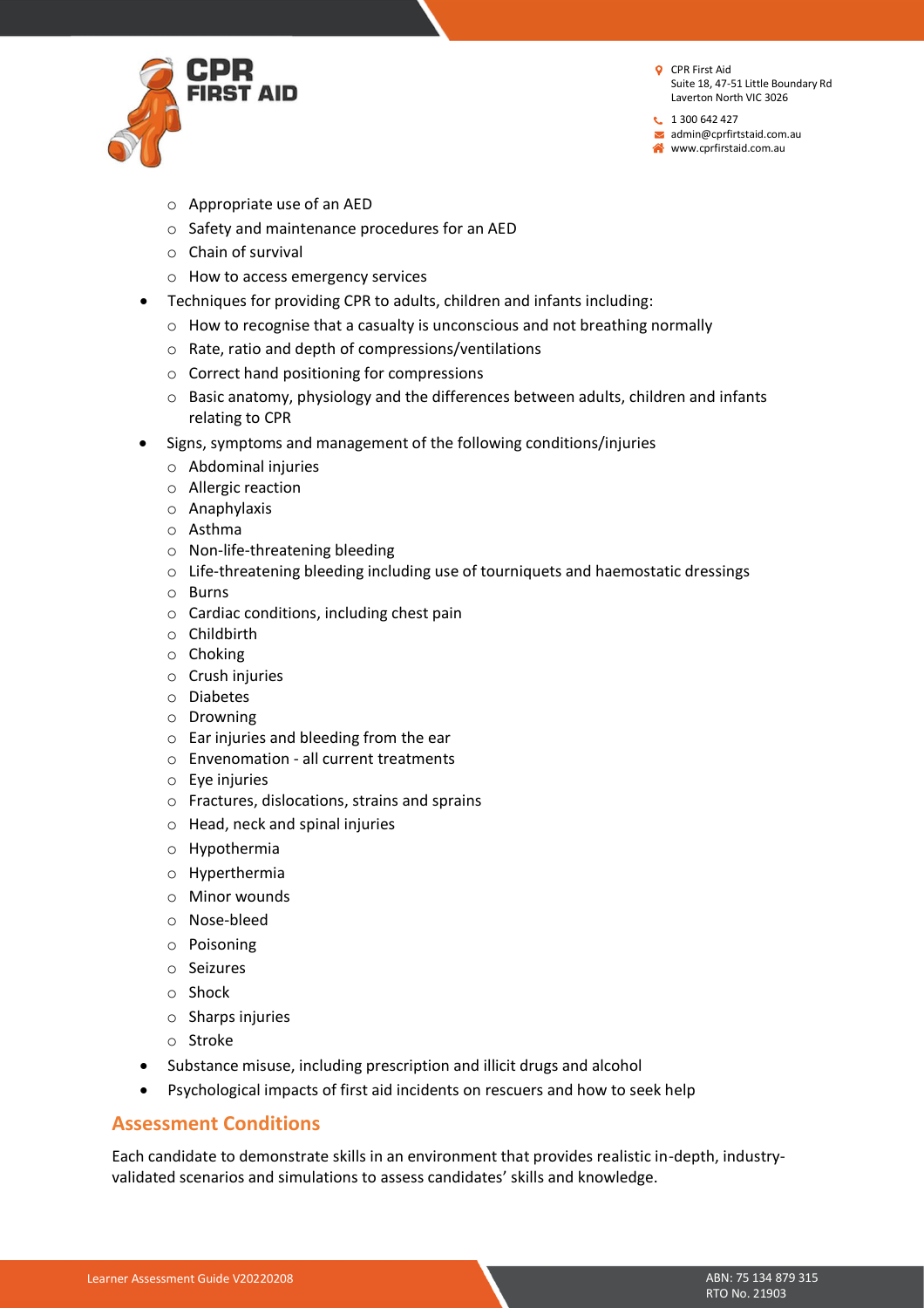

 $1300642427$ admin@cprfirtstaid.com.au www.cprfirstaid.com.au

Due to the nature of this type of training, it is acceptable for the performance evidence to be collected in a simulated environment.

Compression and ventilation skills must be demonstrated on resuscitation manikins following ARC guidelines for the purpose of assessment of CPR procedures. Assessment must ensure access to:

- Adult and infant resuscitation manikins following ARC guidelines for the purpose of assessment of CPR procedures
- Adrenaline auto-injector training device
- AED training devices
- haemostatic dressings
- Haemostatic wound packing trainer
- Placebo bronchodilator and spacer device
- Thermometers
- Tourniquet trainer
- Tourniquets
- Different types of wound dressings and bandages
- Blankets and items to treat for shock
- personal protective equipment (PPE)
- Workplace injury, trauma or illness record, or other applicable workplace or site incident report form, which includes space for recording vital signs of casualties
- Workplace first aid kits
- Immobilisation and extrication devices.

Simulated assessment environments must simulate real-life situations where these skills and knowledge would be performed, with all the relevant equipment and resources of that workplace/community environment.

### **Assessor requirements**

Assessors must satisfy the Standards for Registered Training Organisations' requirements for assessors and must hold this unit or demonstrate equivalent skills and knowledge to that contained within this unit.

### **Conducted Assessments**

All assessments will be conducted in English and the assessment methods include:

### **Blended Learning**

Blended learning entails that the Learner will study via a variety of learning methods. This course will be conducted by the following means: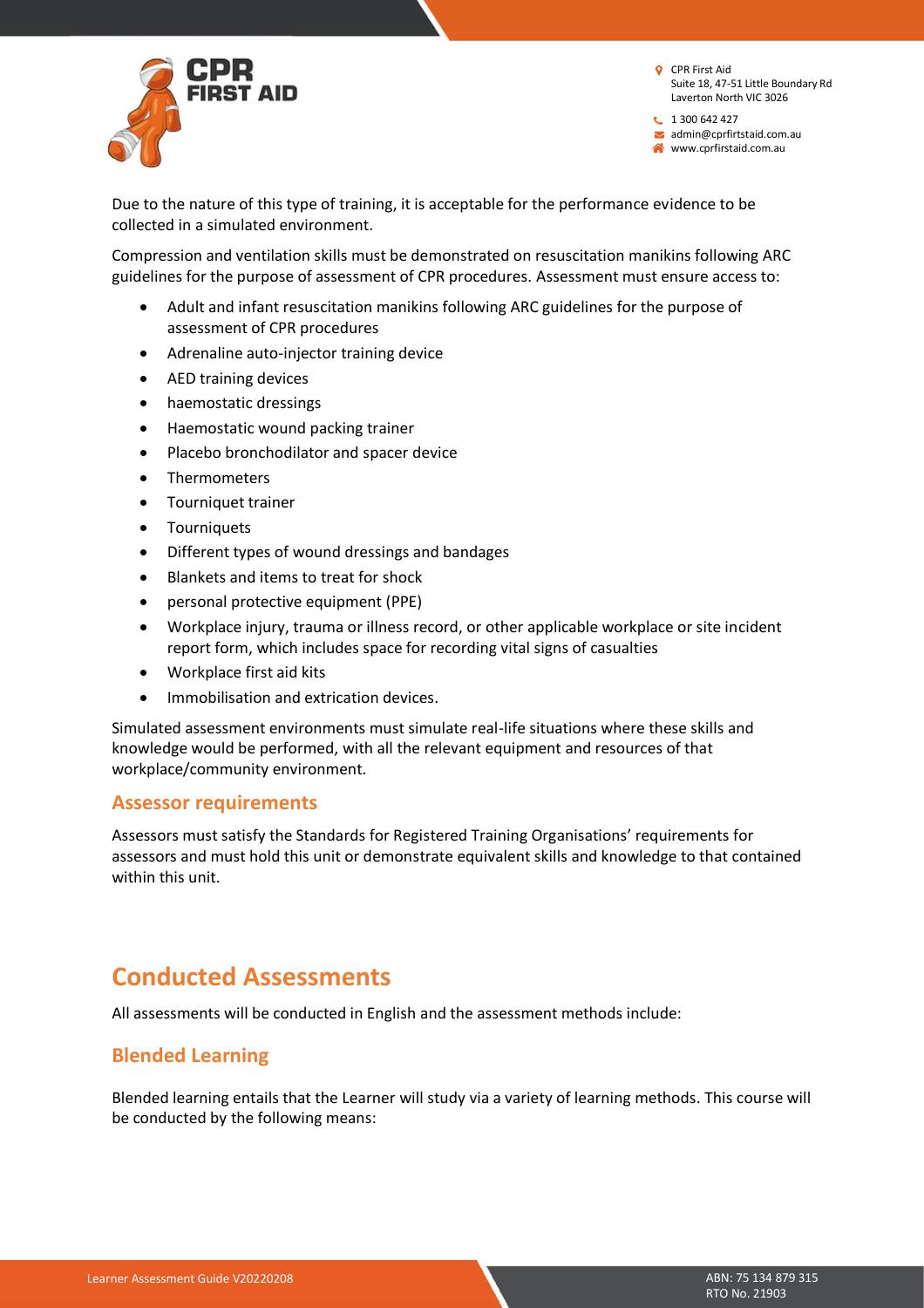$1300642427$ admin@cprfirtstaid.com.au www.cprfirstaid.com.au



### **Pre-Learning:**

- 1. Option One: Written Materials: The Learner is sent their study materials prior to the course. The Learner is required to read the materials and answer the assessment questions. Allow for 7 to 11 hours to study and complete the assessment questions. The study materials and the completed assessments are brought with them when attending the classroom training session for a full day of practical work. Materials are reviewed and checked.
- 2. Option Two: e-learning: Learner is sent a link to access online learning materials and completes the theory aspect online. Allow for 7 to 11 hours read the online material and complete the assessment questions. Results are recorded automatically with the RTO. Then you attend a classroom training session for a full day of practical work

At the beginning of the day's session, just after the Course Introduction stage, Learners who have completed online eLearning will need to complete a "Knowledge Verification Assessment Questionnaire" by answering ten (10) Assessment questions that they had previously answered as proof that their previous online answers were their own work. The assessment sheet notes that the Learner needs to achieve 100% at first attempt. Learners who are unable to achieve a 100% result with the verifying questions will be asked to leave the course and talk with the office administration team about the matter.

### **Face to Face:**

- 1. Option One: Once the Learner has completed their pre-learning requirements, they attend a classroom training session for a full day of practical work covering all aspects of the subject matter. This involves the Trainer reviewing pre-studied materials to ensure that the Learner has attained the underpinning knowledge required to perform the required practical tasks.
- 2. Option Two: No pre-learning has been undertaken. The Learner attends a classroom training session for two full days of theory and practical work covering all aspects of the subject matter. Knowledge/theory and practical aspects are interwoven over the two days.

For each task, there will be a demonstration, practice session and then the assessment activity.

The following sectors will describe in detail the assessment process for each type.

### **Performance Evidence**

The Student must show evidence of the ability to complete tasks outlined in elements and performance criteria of this unit, manage tasks and manage contingencies in the context of the job role.

Students will be placed into pairs and will conduct practical assessment tasks on each other with one conducting the task first, then swapping roles to allow the other student to do the task.

The trainer will set up pairs and arrange the necessary equipment, first aid products/supplies and classroom setup. It will be conducted in the classroom. The trainer will demonstrate the required task. Then the students will have a short period of time to practice after which you'll be required to demonstrate all steps of the task as an assessment. The task will be conducted without assistance of the trainer.

Students can have multiple attempts at each task if required.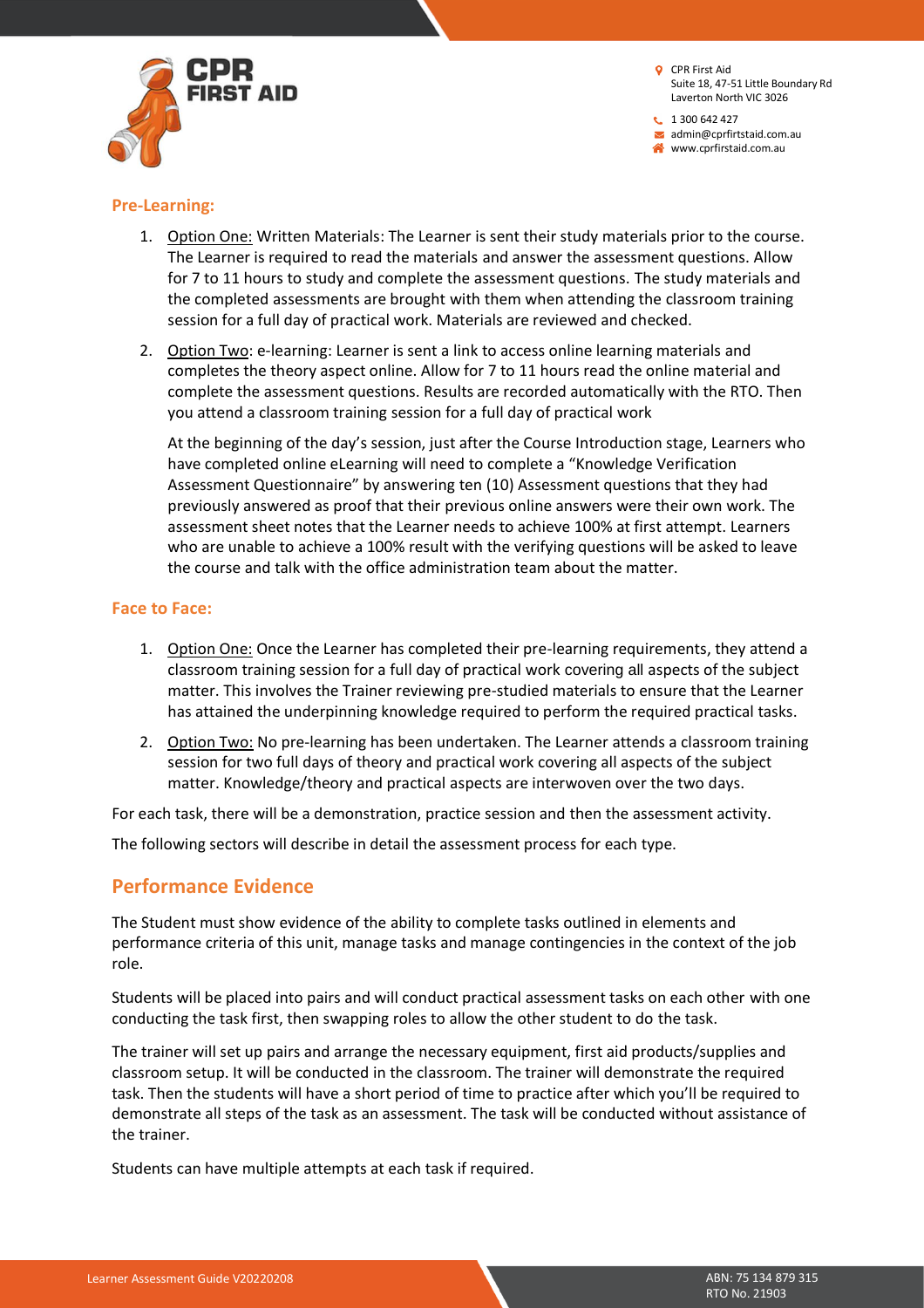

 $1300642427$ 

admin@cprfirtstaid.com.au

www.cprfirstaid.com.au

### **List of Assessment Tasks**

|                | All Learners will need to Demonstrate the Following Tasks:                                                                                                                                                                                                                                                                                                                                                                                                                                                            |                                                                              |
|----------------|-----------------------------------------------------------------------------------------------------------------------------------------------------------------------------------------------------------------------------------------------------------------------------------------------------------------------------------------------------------------------------------------------------------------------------------------------------------------------------------------------------------------------|------------------------------------------------------------------------------|
| No:            | <b>Description of Assessment Activity Task</b>                                                                                                                                                                                                                                                                                                                                                                                                                                                                        | <b>Requirements</b>                                                          |
| M <sub>1</sub> | Reassure & display respect to casualty. Apply during any scenario<br>1. Reassure the casualty in a caring and calm manner<br>2. Obtain consent - as applicable<br>3. Display respectful behaviour towards the casualty<br>4. Make them comfortable using available resources<br>5. Ensure casualty feels safe, secure and supported                                                                                                                                                                                   | <b>Equipment:</b><br>N/A<br><b>Resources:</b><br>N/A                         |
| M4             | Administer an adrenaline autoinjector (EpiPen) correctly and promptly as per steps:<br>1. Lay person flat.<br>2. Check that the EpiPen is safe to use (Expiry date, condition, clarity, etc.)<br>3. Form fist around EpiPen<br>4. Pull off blue safety release<br>5. Place orange end against outer mid-thigh (with or without clothing)<br>6. Push down hard until a click is heard or felt and hold in place for 3 seconds<br>7. Remove EpiPen                                                                      | <b>Equipment:</b><br>• EpiPen Training<br>Device<br><b>Resources:</b><br>N/A |
| M <sub>5</sub> | Accurately request and then convey casualty's and incident details to emergency<br>response services during any scenario<br>1. Request emergency assistance using a mobile phone<br>2. Say that someone is having, e.g. an asthma attack (Subject specific)<br>3. Hand over casualty to emergency response services<br>4. Accurately convey incident details<br>5. Accurately convey details of first aid rendered to the casualty<br>6. Explain what resources / equipment that were used to help treat the casualty | <b>Equipment:</b><br>• Mobile phone<br><b>Resources:</b><br>N/A              |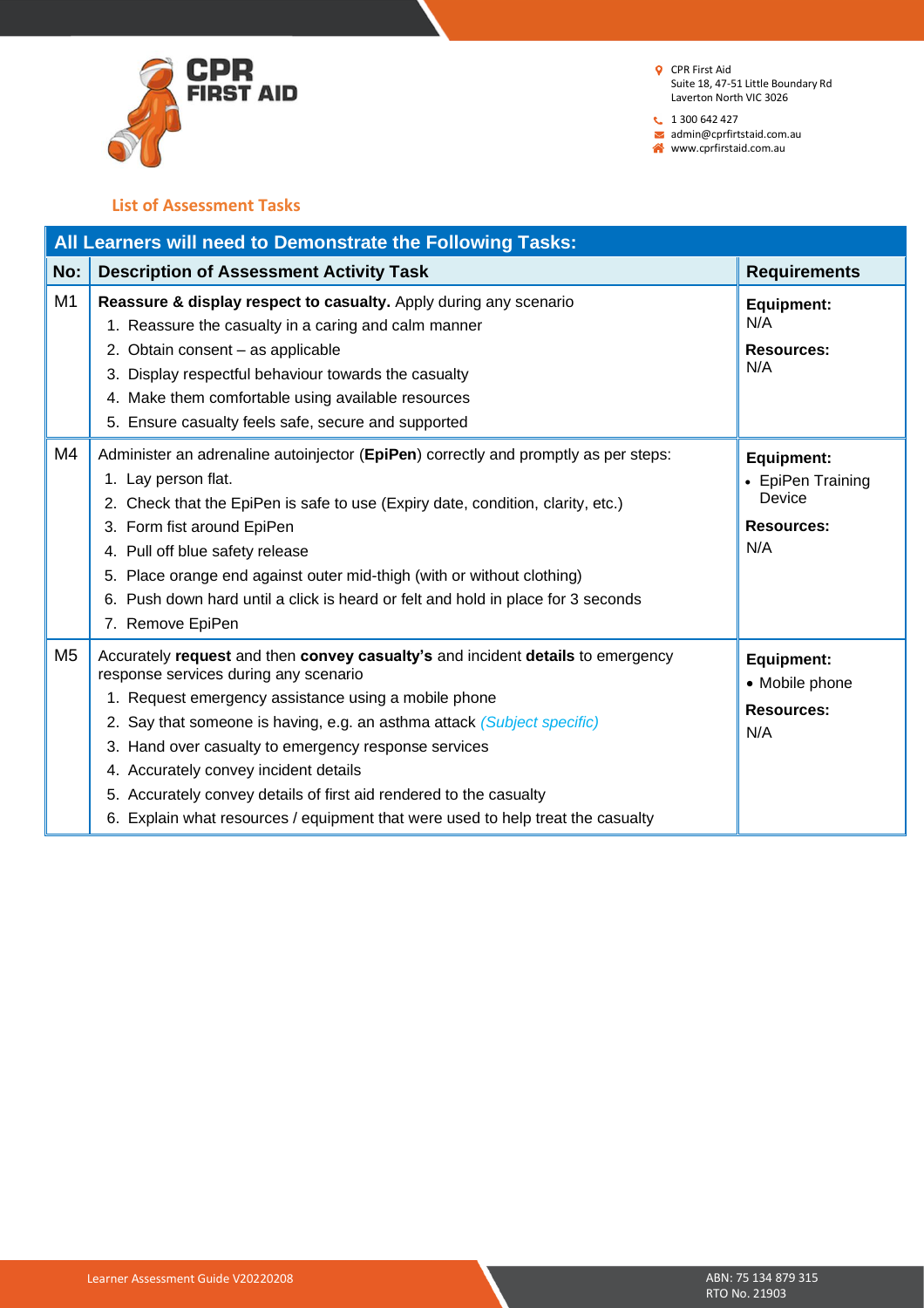

 $1300642427$ 

admin@cprfirtstaid.com.au

|                | Apply first aid treatment for a severe allergic reaction (anaphylaxis) for peanut allergy.<br>Follow steps:<br>1. Demonstrate ability to assess the situation, taking into consideration risks and any<br>physical hazards and control of the situation.<br>2. Obtain consent - as applicable<br>3. Assess the casualty.<br>Recognise that the casualty is having an anaphylactic reaction<br>4.<br>Casualty is reassured in a respectful, caring and calm manner<br>5.<br>Stay with person and call for help.<br>6.<br>Follow all the steps of a General EpiPen ASCIA Action Plan for Anaphylaxis (Complete<br>$\mathcal{L}$ .<br>with Task M4)<br>8. Appropriately administer the correct treatment<br>9. Note the time medication was administered<br>10. Casualty's condition is monitored in accordance with first aid principles and procedures<br>11. Apply second EpiPen | Equipment:<br>• EpiPen Training<br>Device<br><b>Resources:</b><br>• General EpiPen<br><b>ASCIA Action Plan</b><br>for Anaphylaxis |
|----------------|----------------------------------------------------------------------------------------------------------------------------------------------------------------------------------------------------------------------------------------------------------------------------------------------------------------------------------------------------------------------------------------------------------------------------------------------------------------------------------------------------------------------------------------------------------------------------------------------------------------------------------------------------------------------------------------------------------------------------------------------------------------------------------------------------------------------------------------------------------------------------------|-----------------------------------------------------------------------------------------------------------------------------------|
|                | 12. Accurately communicate details of the incident to Emergency Services<br>13. Phone family/emergency contact.                                                                                                                                                                                                                                                                                                                                                                                                                                                                                                                                                                                                                                                                                                                                                                  |                                                                                                                                   |
| No:            | Description of assessment activity task                                                                                                                                                                                                                                                                                                                                                                                                                                                                                                                                                                                                                                                                                                                                                                                                                                          | <b>Requirements</b>                                                                                                               |
| C <sub>1</sub> | <b>DRSABCD.</b> Complete all steps:<br>(Requires 2 learners: Learner 1, Learner 2, Both Learners)<br>1. Approach the incident                                                                                                                                                                                                                                                                                                                                                                                                                                                                                                                                                                                                                                                                                                                                                    | <b>Equipment:</b><br>• Adult manikins                                                                                             |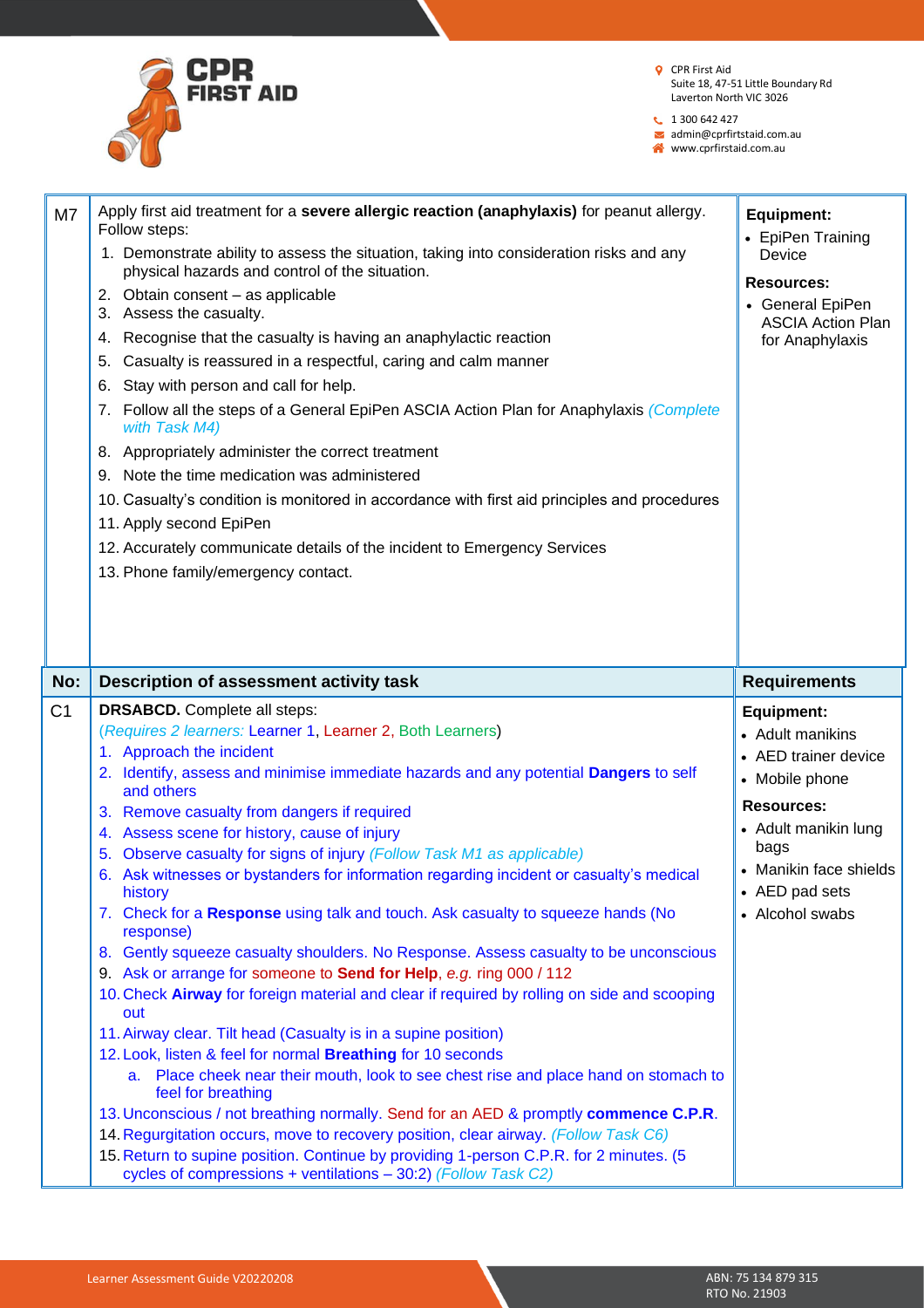

 $1300642427$ 

admin@cprfirtstaid.com.au

|                | 16. AED arrives at 2-minute mark demonstrate seamless changeover                                                                                                                                                    |                                                        |
|----------------|---------------------------------------------------------------------------------------------------------------------------------------------------------------------------------------------------------------------|--------------------------------------------------------|
|                | 17. Continues C.P.R. Use AED & follow voice prompts. Continues C.P.R. (Follow Task C5)                                                                                                                              |                                                        |
|                | 18. Accurately communicate details of occurrence and aid provided to emergency services                                                                                                                             |                                                        |
|                | (Follow Task M5)                                                                                                                                                                                                    |                                                        |
| C <sub>2</sub> | C.P.R. - Adult Manikin: (Placed on floor) (Requires 2 learners: Learner 1, Learner 2, Both<br>Learners)<br>1. Place the dominant hand on the correct compression point – heel of the hand on the<br>centre of chest | Equipment:<br>• Adult manikins<br>• AED trainer device |
|                | Lock hands together, keeping fingers off chest, arms straight, shoulders above hands<br>2.                                                                                                                          | <b>Resources:</b>                                      |
|                | Press sternum to 1/3 depth of chest and achieve 30 compressions @ rate of 120 per<br>3.<br>minute (2 per second)                                                                                                    | • Adult manikin lung<br>bags                           |
|                | To have full chest recoil after each compression (No bouncing or jabs)<br>4.                                                                                                                                        | • Manikin face shields                                 |
|                | Give 2 rescue breaths observing chest rise & fall, using manikin face shield<br>5.                                                                                                                                  | • AED pad sets                                         |
|                | Continue another 4 cycles of 30:2<br>6.                                                                                                                                                                             | • Alcohol swabs                                        |
|                | At the 2-minute mark (after 5 cycles), demonstrate seamless changeover<br>7.                                                                                                                                        |                                                        |
|                | Learners swap roles. Continues C.P.R. and attach AED (as per Task C5)<br>8.                                                                                                                                         |                                                        |
| C <sub>4</sub> | C.P.R. - Infant Manikin: (Placed on a firm surface) (Requires 1 learner)                                                                                                                                            | Equipment:                                             |
|                | Use DRS approach to the incident.<br>1.                                                                                                                                                                             | • Infant manikins                                      |
|                | Look in mouth for foreign matter and clear any foreign material with fingers.<br>2.                                                                                                                                 | <b>Resources:</b>                                      |
|                | Open the airway by placing the infant head in a neutral / horizontal position.<br>3.                                                                                                                                | • Infant manikin lung                                  |
|                | Look, listen and feel for normal breathing. (not breathing normally)<br>4.                                                                                                                                          | bags                                                   |
|                | Place 2 fingers on the correct compression point<br>5.                                                                                                                                                              | • Manikin face shields                                 |
|                | Press sternum to 1/3 depth of chest and achieve 30 compressions @ rate of 120 per<br>6.<br>minute (2 per second)                                                                                                    | • Alcohol swabs                                        |
|                |                                                                                                                                                                                                                     |                                                        |
|                | 7.<br>To have full chest recoil after each compression                                                                                                                                                              |                                                        |
|                | With head in horizontal position, support jaw, seal mouth over infant's mouth & nose<br>8.                                                                                                                          |                                                        |
|                | Give 2 gentle puffs of air & observe chest rise & fall, using manikin face shield<br>9.                                                                                                                             |                                                        |
|                | 10. Continue another 4 cycles of 30:2                                                                                                                                                                               |                                                        |
| No:            | Description of assessment activity task                                                                                                                                                                             | <b>Requirements</b>                                    |
| C <sub>5</sub> | Followed the prompts of an Automated External Defibrillator (AED). (To be incorporated                                                                                                                              | Equipment:                                             |
|                | with Task C1: Step 16.) (Requires 2 learners: Learner 1, Learner 2)                                                                                                                                                 | • Adult manikins                                       |
|                | 1. Perform C.P.R.                                                                                                                                                                                                   | • AED trainer device                                   |
|                | Brings the AED unit. Demonstrate seamless changeover: Continues C.P.R<br>2.                                                                                                                                         | <b>Resources:</b>                                      |
|                | Unpack or open AED (Depends on brand)<br>3.                                                                                                                                                                         |                                                        |
|                | Turn on AED<br>4.                                                                                                                                                                                                   | • Adult manikin lung<br>bags                           |
|                | Follow voice prompts<br>5.                                                                                                                                                                                          | • Manikin face shields                                 |
|                | Expose the casualty's chest. Clean and dry if required<br>6.                                                                                                                                                        | • AED pad sets                                         |
|                | 7.                                                                                                                                                                                                                  | • Alcohol swabs                                        |
|                | Tear open electrode pads and remove protective cover<br>Apply pads to the correct positions on the casualty's chest. Avoiding any implants and<br>8.<br>medication patches.                                         |                                                        |
|                | Roll on so no air pockets<br>9.                                                                                                                                                                                     |                                                        |
|                | 10. Continue to follow prompts: "Stand clear, do not touch the casualty". Check all clear<br>and no dangers. Press shock button as advised. (No response)                                                           |                                                        |
|                | 11. Continues C.P.R.                                                                                                                                                                                                |                                                        |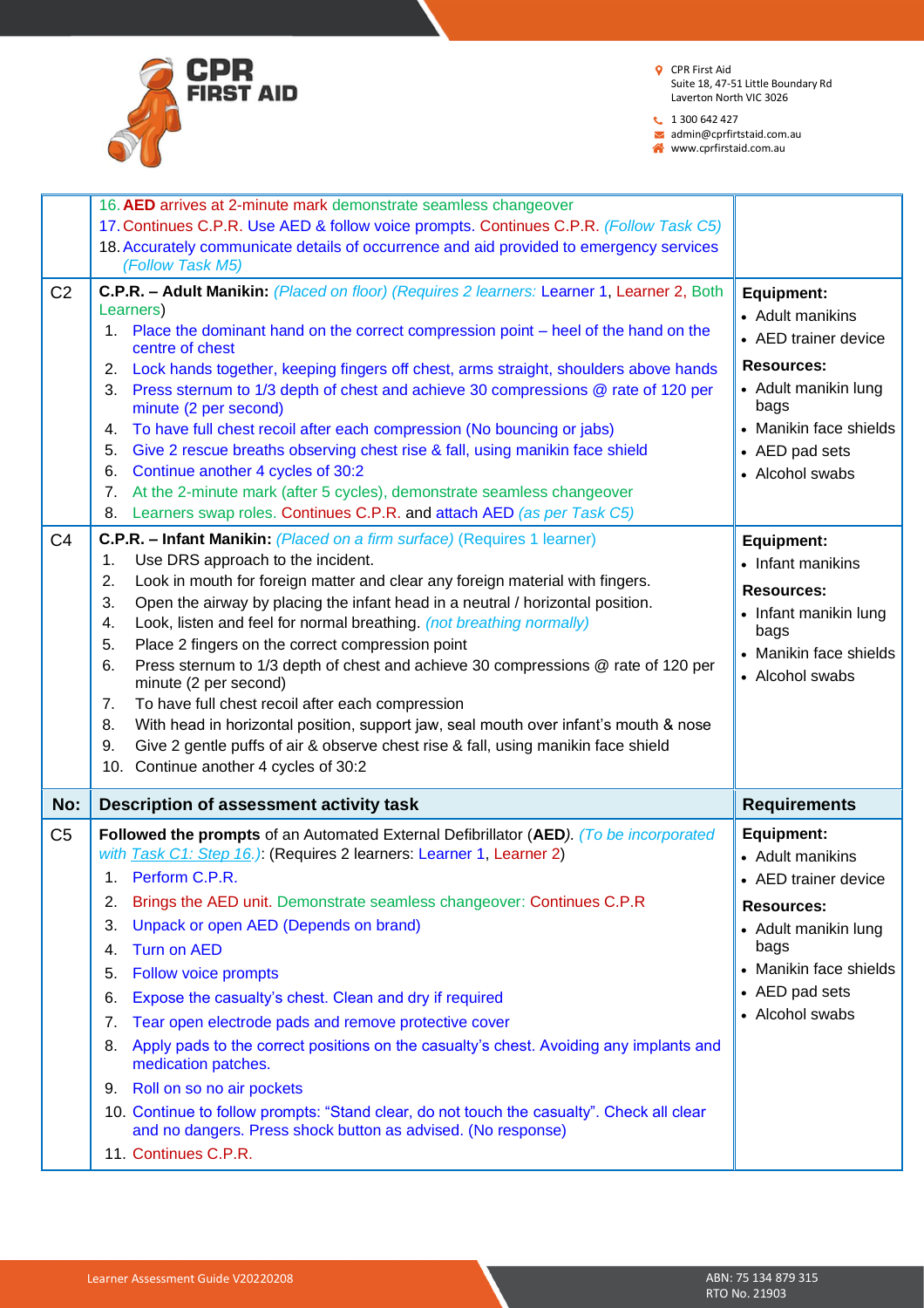

 $1300642427$ 

admin@cprfirtstaid.com.au

| C <sub>6</sub> | Responded appropriately in the event of regurgitation or vomiting during C.P.R. Roll the<br>casualty (or manikin) into the recovery position:                   | <b>Equipment:</b><br>• Adult manikins  |
|----------------|-----------------------------------------------------------------------------------------------------------------------------------------------------------------|----------------------------------------|
|                | Place casualty's opposite arm at 90° angle away from their body<br>1.                                                                                           | <b>Resources:</b>                      |
|                | Lift other arm across their chest and hold<br>2.                                                                                                                | • Disposable gloves                    |
|                | 3.<br>Lift closest knee until it bends                                                                                                                          |                                        |
|                | Place hands on casualty's shoulder and hip and roll them gently onto their side<br>4.                                                                           |                                        |
|                | Place casualty's knee on the ground to stabilise them<br>5.                                                                                                     |                                        |
|                | Tilt casualty's head back slightly to open airway<br>6.                                                                                                         |                                        |
|                | Using gravity, obvious fluids should drain<br>7.                                                                                                                |                                        |
|                | Visible materials can be removed using the first aider's gloved hand<br>8.                                                                                      |                                        |
|                | Return to supine position & recheck for breathing<br>9.                                                                                                         |                                        |
|                | 10. Continue C.P.R.                                                                                                                                             |                                        |
| C7             | Roll the casualty into the recovery position from a supine position for an unconscious<br>breathing casualty:                                                   | <b>Equipment:</b><br>N/A               |
|                | Place casualty's opposite arm at 90° angle away from their body<br>1.                                                                                           | <b>Resources:</b>                      |
|                | Lift other arm across their chest and hold<br>2.                                                                                                                | N/A                                    |
|                | 3.<br>Lift closest knee until it bends                                                                                                                          |                                        |
|                | Place hands on casualty's shoulder and hip and roll them gently onto their side<br>4.                                                                           |                                        |
|                | 5.<br>Place casualty's knee on the ground to stabilise them                                                                                                     |                                        |
|                | Tilt casualty's head back slightly to open airway<br>6.                                                                                                         |                                        |
|                | Monitor casualty, frequently checking airway and breathing.<br>7.                                                                                               |                                        |
| C8W            | Provided an accurate verbal & written report of an incident based on a completed<br>scenario:                                                                   | Equipment:<br>N/A                      |
|                | Provide an accurate verbal & written report to the manager/supervisor of steps taken<br>1.<br>a. Complete the incident/injury report form based on any scenario | <b>Resources:</b><br>• Incident/injury |
|                | Reports are completed and submitted for consideration of any improvements<br>2.                                                                                 | report form                            |
|                | Recognise possible psychological impacts on self, to other rescuer/s and children<br>3.                                                                         | • Evaluation section                   |
|                | Debrief to address individual needs and concerns<br>4.                                                                                                          | of assessment                          |
|                | 5.<br>Evaluate and review effectiveness of the first aid response. Identify any possible<br>improvements                                                        | form                                   |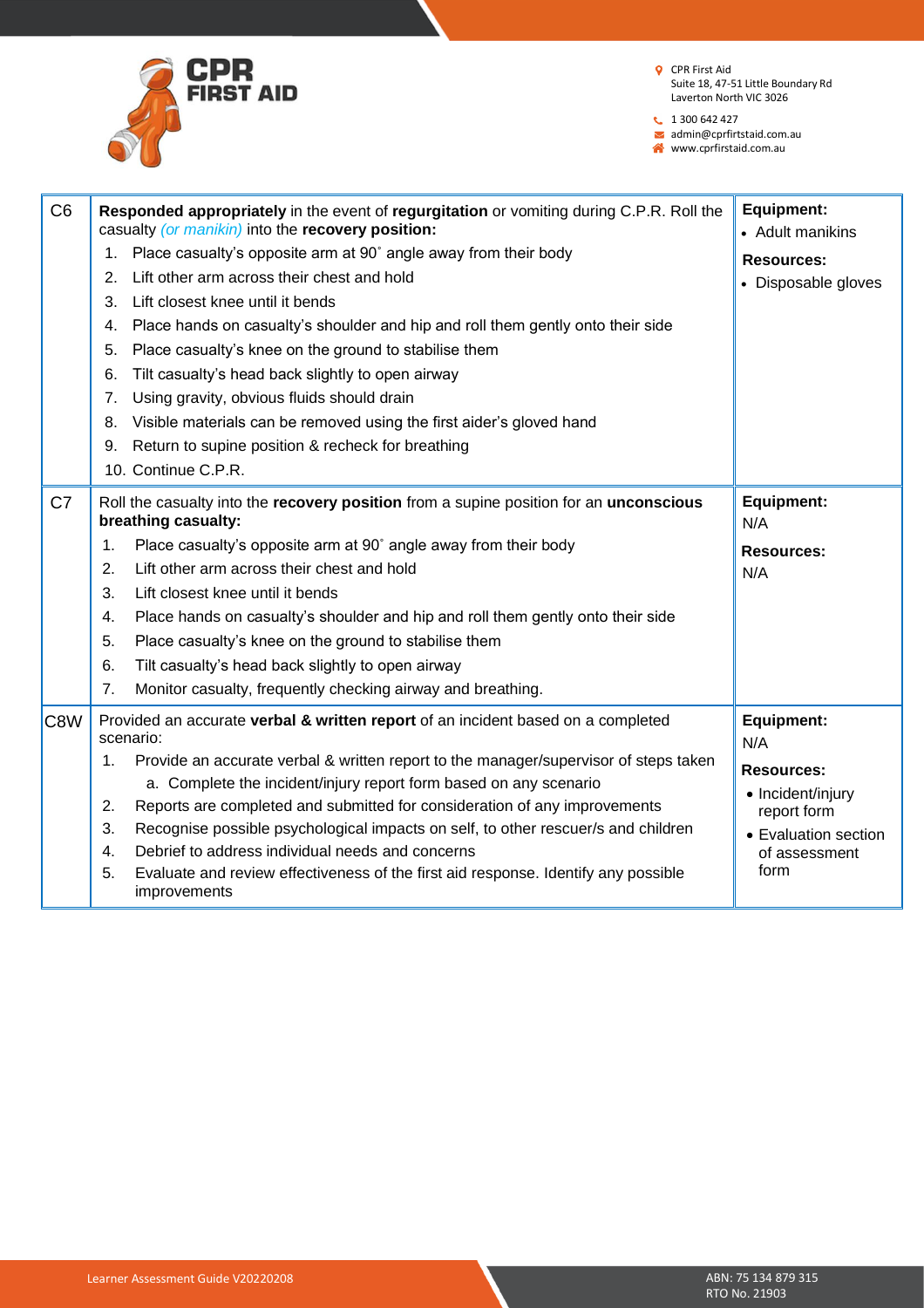

 $1300642427$ 

admin@cprfirtstaid.com.au www.cprfirstaid.com.au

| No:            | Description of assessment activity task                                                                                                                                                                                                                                                                                                                                                                                                                                                                                                                                                                                                                                                                                                                                                                                                                                                                                                                                                                                                                                                         | <b>Requirements</b>                                                                                                                          |
|----------------|-------------------------------------------------------------------------------------------------------------------------------------------------------------------------------------------------------------------------------------------------------------------------------------------------------------------------------------------------------------------------------------------------------------------------------------------------------------------------------------------------------------------------------------------------------------------------------------------------------------------------------------------------------------------------------------------------------------------------------------------------------------------------------------------------------------------------------------------------------------------------------------------------------------------------------------------------------------------------------------------------------------------------------------------------------------------------------------------------|----------------------------------------------------------------------------------------------------------------------------------------------|
| F1             | Applied first aid procedures for respiratory distress, including asthma (Puffer/Spacer):<br>Conduct Primary (DRSABCD) & secondary assessment<br>1.<br>Recognise signs and symptoms of asthma.<br>2.<br>Obtain consent - as applicable<br>3.<br>Sit the casualty comfortably upright<br>4.<br>Be respectful, calm and reassuring<br>5.<br>Assemble spacer<br>6.<br>Remove puffer cap and shake well<br>7.<br>Insert puffer upright into the spacer<br>8.<br>Place mouthpiece between casualty's teeth and seal lips around it<br>9.<br>10. Press once firmly on puffer to release one puff into spacer<br>11. Get casualty to take 4 breaths in and out of spacer<br>12. Slip spacer out of mouth<br>13. Repeat steps 6 to 11 by 3 times (give another 3 puffs)<br>14. If not improved by 4 minutes, give another 4 puffs (Repeat steps 6 to 11)<br>15. If the casualty still cannot breathe properly, immediately call 000 and say someone is<br>having an asthma attack<br>16. Monitor and continue to give 4 puffs every 4 minutes until the ambulance arrives<br>17. Replace cap onto puffer | <b>Equipment:</b><br>• Puffer - Training<br>device<br>• Disposable Spacer<br><b>Resources:</b><br>$\bullet$ N/A                              |
| F <sub>3</sub> | Applied first aid procedures for bleeding control:<br>1. Conduct Primary (DRSABCD) & secondary assessment<br>2. Seek casualty consent<br>3. Be respectful, calm and reassuring<br>4. Rest the casualty in a comfortable position<br>5. Use disposable gloves if available, ask history & assess wound for foreign objects<br>6. Apply direct pressure to wound by applying a dressing and bandage<br>a. Ask: Should we elevate the affected limb b: Answer: No, not anymore<br>7. Check compression is adequate. Check circulation<br>8. Immobilise the affected arm<br>9. Monitor casualty's breathing<br>10. Continue to offer reassurance<br>11. Treat for shock (Continue with Task F4)                                                                                                                                                                                                                                                                                                                                                                                                     | <b>Equipment:</b><br>N/A<br><b>Resources:</b><br>• Crepe bandage<br>• Sterile dressing -<br>small non-adherent<br>pad<br>• Disposable gloves |
| F4             | Applied first aid procedures for shock (Follows on from Task F3): (A deep incision to the<br>forearm)<br>Ring 000<br>1.<br>2.<br>Rest the casualty comfortably lying down on their back. Do not raise the legs<br>3.<br>If externally visible, treat the trauma (completed in Task F4)<br>Cover the casualty using an emergency rescue blanket to keep them warm<br>4.<br>Monitor & reassure the casualty until medical help arrives<br>5.                                                                                                                                                                                                                                                                                                                                                                                                                                                                                                                                                                                                                                                      | Equipment:<br>N/A<br><b>Resources:</b><br>• Emergency rescue<br>blanket                                                                      |
| F5I            | Applied first aid procedures for Choking: partial airway obstruction: (Infant):<br>1. Reassure the casualty<br>Encourage the casualty to keep coughing<br>2.<br>3. Do not administer back blows<br>4. Place small children or infants on a 45° angle over your knee while they cough<br>5. Obtain medical assistance if blockage won't clear (continues from Task F6I)                                                                                                                                                                                                                                                                                                                                                                                                                                                                                                                                                                                                                                                                                                                          | Equipment:<br>• Infant manikins<br><b>Resources:</b><br>• Infant manikin lung<br>bags<br>• Manikin face shields                              |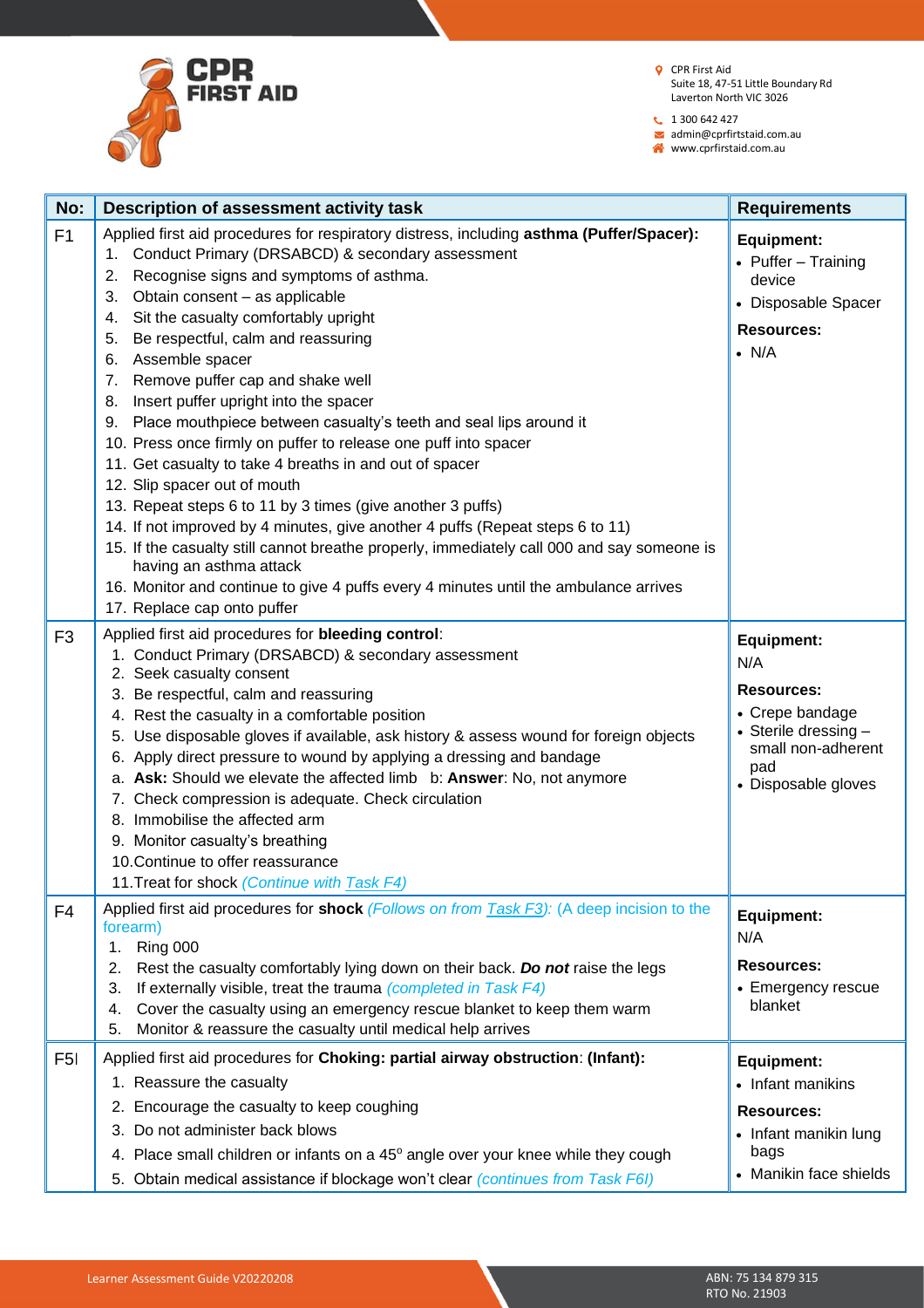

 $1300642427$ 

admin@cprfirtstaid.com.au

|                  |                                                                                                                                                                                                                    | • Alcohol swabs                                   |
|------------------|--------------------------------------------------------------------------------------------------------------------------------------------------------------------------------------------------------------------|---------------------------------------------------|
| F <sub>5</sub> A | Applied first aid procedures for Choking: partial airway obstruction: (Adult)<br>1. Reassure the casualty                                                                                                          | <b>Equipment:</b><br>N/A                          |
|                  | 2. Encourage the casualty to keep coughing<br>3. Do not administer back blows                                                                                                                                      | <b>Resources:</b>                                 |
|                  | 4. Seek medical assistance if blockage won't clear                                                                                                                                                                 | N/A                                               |
|                  |                                                                                                                                                                                                                    |                                                   |
| No:              | Description of assessment activity task                                                                                                                                                                            | <b>Requirements</b>                               |
| F6I              | Applied first aid procedures for Choking: complete airway obstruction: (Infant)<br>(continues from Task F5I)                                                                                                       | Equipment:<br>• Infant manikin                    |
|                  | If the casualty is conscious, call 000 for medical assistance<br>1.                                                                                                                                                |                                                   |
|                  | Place small children or infants on a 45° angle over your knee<br>2.                                                                                                                                                | • Chair                                           |
|                  | While supporting the infant's chest with one hand, deliver 5 firm upward back blows<br>3.<br>between the shoulder blades. Between each blow, check if airway obstruction has<br>cleared and for signs of breathing | <b>Resources:</b><br>• Infant manikin lung        |
|                  | 4. Obstruction has not cleared, gently flip infant on its back and administer 5 sharp<br>chest thrusts. Between each thrust, check if airway obstruction has cleared and for<br>signs of breathing                 | bags<br>• Manikin face shields<br>• Alcohol swabs |
|                  | 5. Still not cleared: Keep alternating between chest thrusts & back blows until the<br>obstruction clears                                                                                                          |                                                   |
|                  | 6. casualty now loses consciousness,                                                                                                                                                                               |                                                   |
|                  | Continue with <b>DRSABCD</b><br>7.                                                                                                                                                                                 |                                                   |
|                  | a. Use finger sweep if solid material in the airway is visible.                                                                                                                                                    |                                                   |
|                  | b. Ensure ambulance has been called. (000)                                                                                                                                                                         |                                                   |
|                  | c. Provide CPR with rescue breaths (30:2) until obstruction cleared or relieved by<br>medical assistance. Always check if obstruction is visible before giving breaths                                             |                                                   |
|                  | 8. Obstruction cleared. Place casualty in recovery position and continue to monitor their<br>airway & breathing                                                                                                    |                                                   |
| F6A              | Applied first aid procedures for Choking: complete airway obstruction: (Adult)<br>(continues from Task F5A)                                                                                                        | <b>Equipment:</b>                                 |
|                  | 1. If the casualty is conscious, call 000 for medical assistance                                                                                                                                                   | • Adult manikin                                   |
|                  | 2. While supporting the casualty's chest with one hand, deliver 5 firm upward back<br>blows between the shoulder blades. Between each blow, check if airway obstruction                                            | <b>Resources:</b>                                 |
|                  | has cleared and for signs of breathing                                                                                                                                                                             | • Adult manikin lung                              |
|                  | Obstruction has not cleared, gently flip infant on its back and administer 5 sharp<br>3.<br>chest thrusts. Between each thrust, check if airway obstruction has cleared and for<br>signs of breathing              | bags<br>• Manikin face shields                    |
|                  | Still not cleared: Keep alternating between chest thrusts & back blows until the<br>4.<br>obstruction clears                                                                                                       | • Alcohol swabs                                   |
|                  | Casualty now loses consciousness,<br>5.                                                                                                                                                                            |                                                   |
|                  | Continue with <b>DRSABCD</b><br>6.                                                                                                                                                                                 |                                                   |
|                  | a. Use finger sweep if solid material in the airway is visible.                                                                                                                                                    |                                                   |
|                  | b. Ensure ambulance has been called. (000)                                                                                                                                                                         |                                                   |
|                  | c. Provide CPR with rescue breaths (30:2) until obstruction cleared or relieved by<br>medical assistance. Always check if obstruction is visible before giving breaths                                             |                                                   |
|                  | 8. Obstruction cleared. Place casualty in recovery position and continue to monitor their<br>airway & breathing                                                                                                    |                                                   |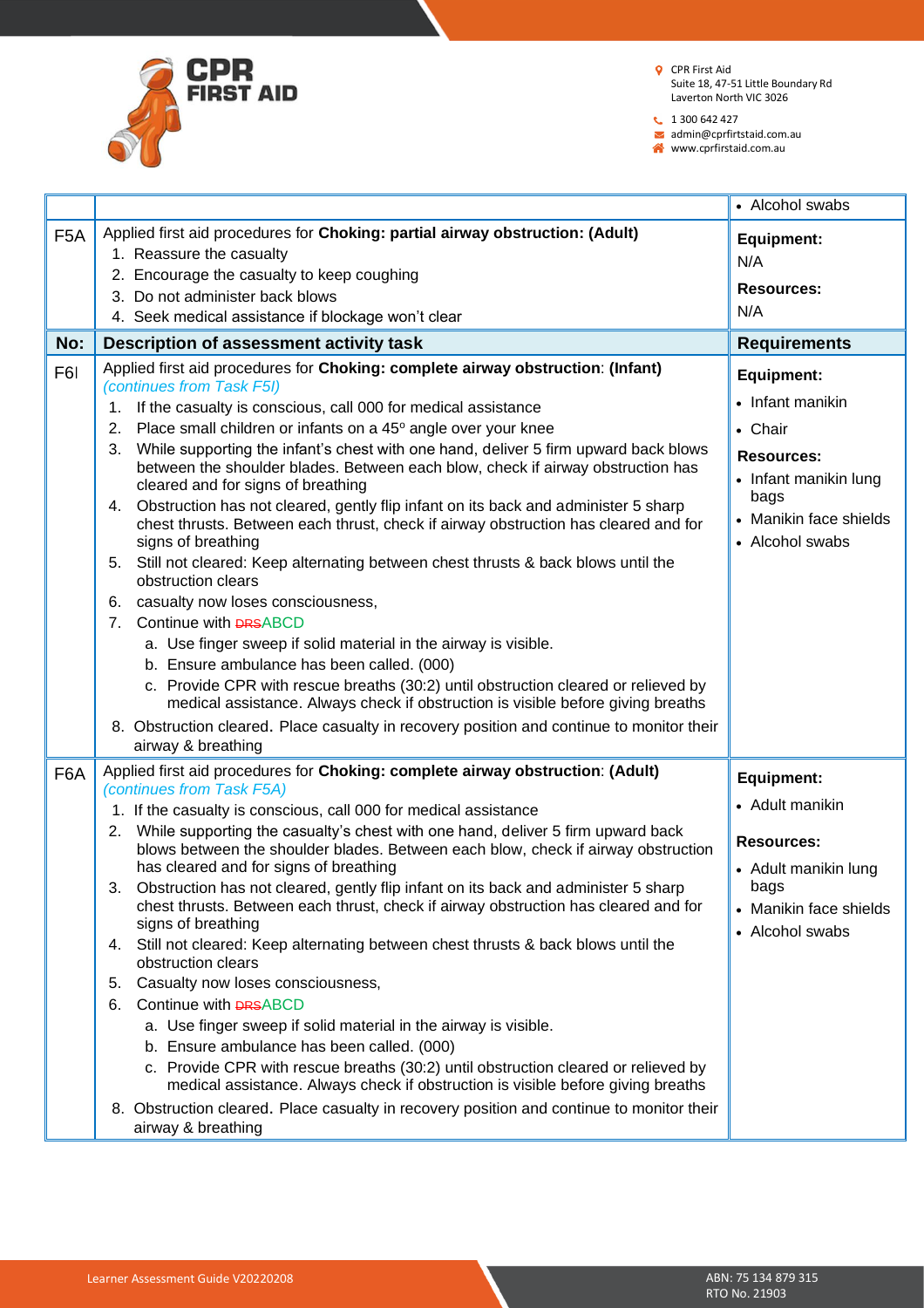

 $1300642427$ 

admin@cprfirtstaid.com.au

| F <sub>7</sub> S |          | Applied first aid procedures for a sprained ankle using the R.I.C.E.R. Treatment:                                                    | <b>Equipment:</b>   |
|------------------|----------|--------------------------------------------------------------------------------------------------------------------------------------|---------------------|
|                  | 1.       | Assess for dangers and ensure the safety of all present.                                                                             | N/A                 |
|                  | 2.<br>3. | Obtain history and symptoms from casualty and observe signs<br>Provide reassurance, obtain consent and explain treatment to casualty | <b>Resources:</b>   |
|                  | 4.       | Assist the casualty to lay comfortably on their back                                                                                 | • Crepe Bandage     |
|                  | 5.       | Remove any footwear                                                                                                                  | • Cold Pack         |
|                  | 6.       | Apply the compression bandage to the injured ankle                                                                                   |                     |
|                  | 7.       | Ensure that it is not too tight or too loose                                                                                         |                     |
|                  | 8.       | Rest the injured leg in a comfortable elevated position                                                                              |                     |
|                  | 9.       | Apply a cold pack to the injured area                                                                                                |                     |
|                  |          | 10. Check casualty comfort                                                                                                           |                     |
|                  |          | 11. Monitor bandaged ankle. Check the colour, warmth and sensation in the toes                                                       |                     |
|                  |          | 12. Check casualty for signs of shock and continue to reassure                                                                       |                     |
|                  |          | 13. Refer the casualty to professional medical advice/treatment                                                                      |                     |
| No:              |          | Description of assessment activity task                                                                                              | <b>Requirements</b> |
| F7D              |          |                                                                                                                                      |                     |
|                  |          | Applied first aid procedures for a dislocated shoulder using the R.I.C.E.R. principles:                                              | <b>Equipment:</b>   |
|                  | 1.       | Assess for dangers and ensure the safety of all present.                                                                             | N/A                 |
|                  | 2.       | Obtain history and symptoms, observe signs and assess as a dislocation.                                                              | <b>Resources:</b>   |
|                  | 3.       | Provide reassurance, obtain consent and explain treatment to the casualty.                                                           | <b>Cold Pack</b>    |
|                  | 4.       | Use 'RICER' principles: rest the casualty and apply an ice pack to the injury.                                                       |                     |
|                  | 5.       | Immobilise the affected arm in the position of most comfort.                                                                         |                     |
|                  | 6.       | Check colour, warmth and sensation in finger.                                                                                        |                     |
|                  | 7.       | Contact medical assistance and maintain communication to report on the casualty's<br>condition.                                      |                     |
|                  | 8.       | Determine the rescue/evacuation procedure and refer for medical treatment.                                                           |                     |
| F <sub>8</sub>   |          | Applied first aid procedures for a fractured collar-bone using immobilisation techniques:                                            | <b>Equipment:</b>   |
|                  | 1.       | Assess for dangers and ensure the safety of all present.                                                                             | N/A                 |
|                  | 2.       | Obtain the history of the injury and symptoms from casualty and observe signs.                                                       |                     |
|                  | 3.       | Seek permission (consent) from the casualty to assess suspected fracture.                                                            | <b>Resources:</b>   |
|                  | 4.       | Ensure casualty feels safe, secure and supported and explain the intended treatment<br>to casualty.                                  | N/A                 |
|                  | 5.       | Help the casualty to sit down                                                                                                        |                     |
|                  | 6.       | Check for major bleeding and control if required                                                                                     |                     |
|                  | 7.       | Loosen any items of clothing that may be adding to their discomfort                                                                  |                     |
|                  | 8.       | Gently place the affected arm diagonally across their chest, with the fingertips on the                                              |                     |
|                  |          | opposite shoulder                                                                                                                    |                     |
|                  | 9.       | Have the casualty use their other hand by placing it under the elbow to support the<br>elevated arm                                  |                     |
|                  |          | 10. Check the colour, warmth and sensation in fingers to ensure good circulation is<br>maintained                                    |                     |
|                  |          | 11. Check the casualty for signs of shock                                                                                            |                     |
|                  |          | 12. Obtain medical assistance                                                                                                        |                     |
|                  |          | 13. Continue to reassure the casualty                                                                                                |                     |
|                  |          |                                                                                                                                      |                     |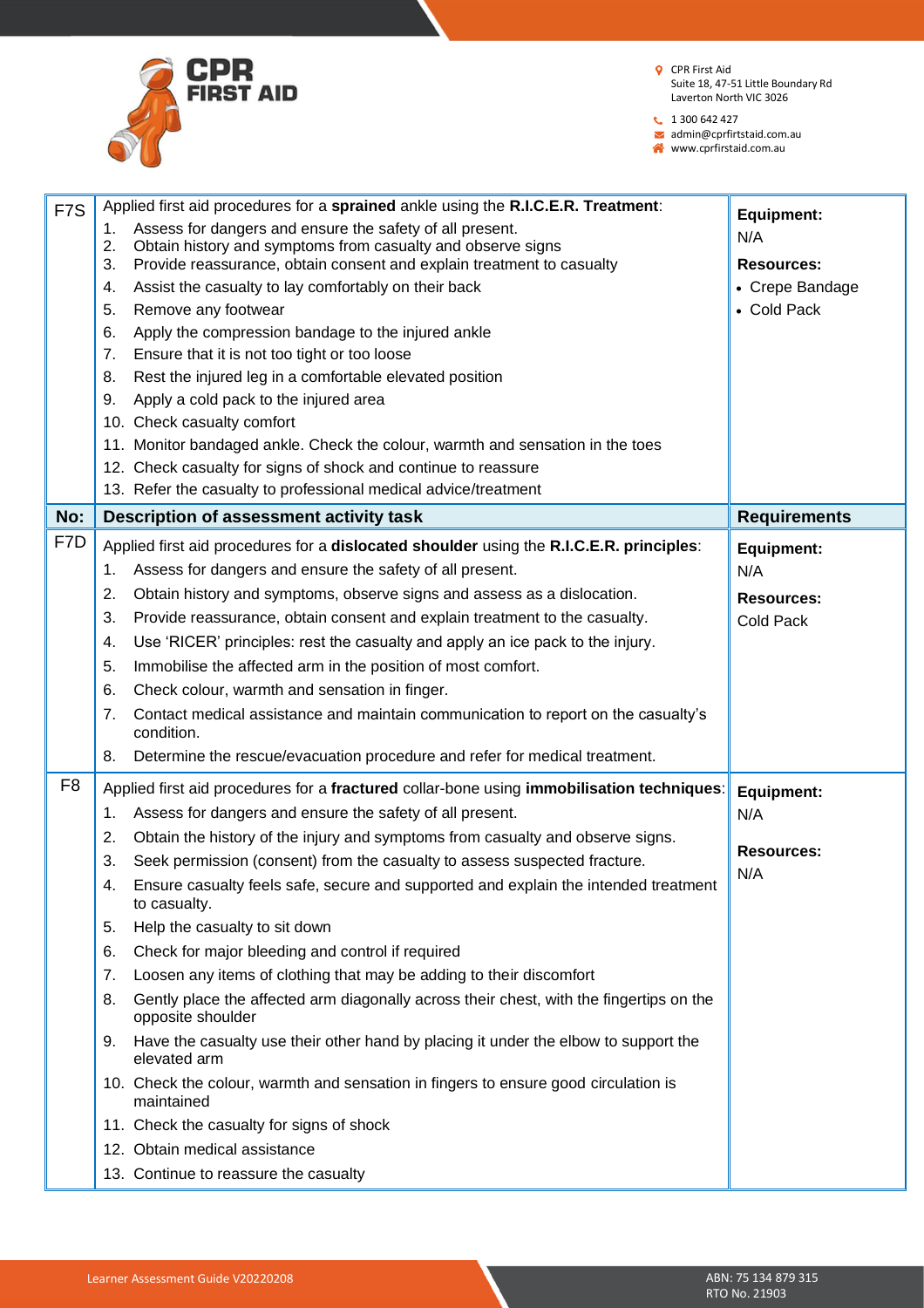

- **Q** CPR First Aid Suite 18, 47-51 Little Boundary Rd Laverton North VIC 3026
- **t** 1 300 642 427

admin@cprfirtstaid.com.au www.cprfirstaid.com.au

F9 Applied first aid procedures for a **fractured** lower arm using **immobilisation techniques**: 1. Assess for dangers and ensure the safety of all present. 2. Obtain the history of the injury and symptoms from casualty and observe signs. 3. Seek permission (consent) from the casualty to assess suspected fracture. 4. Ensure casualty feels safe, secure and supported and explain the intended treatment to casualty. 5. Help the casualty to sit down 6. Check for major bleeding and control if required 7. Do not try to realign the bone or push a bone that's sticking out back in 8. Loosen any items of clothing that may be adding to their discomfort 9. Gently place the affected arm horizontally across their chest 10. If the casualty has a button shirt/blouse, open the midway button and have them place their hand inside the gap of the garment 11. Have the casualty use their other hand by placing it under the forearm to support the injured arm 12. Check the casualty for signs of shock 13. Obtain medical assistance 14. Continue to reassure the casualty **Equipment:** N/A **Resources:** N/A

| No:             | Description of assessment activity task                                                                                                                                                                         | <b>Requirements</b>                      |
|-----------------|-----------------------------------------------------------------------------------------------------------------------------------------------------------------------------------------------------------------|------------------------------------------|
| F <sub>10</sub> | Applied first aid procedures for minor wound cleaning and dressing:<br>Explain the process to the casualty, ensuring consent and ask if they have any<br>1.                                                     | Equipment:                               |
|                 | known allergies.<br>Collect correct items required for dressing a wound:<br>2.                                                                                                                                  | • (Contaminated)<br>waste receptacle     |
|                 | a. swabs, non-adhesive dressings and tape or bandage.                                                                                                                                                           | <b>Resources:</b>                        |
|                 | Expose the area to be dressed<br>3.<br>Wash hands thoroughly<br>4.                                                                                                                                              | • Waterless hand<br>sanitiser            |
|                 | Put on disposable gloves, pick up swab & moisten lightly with solution. (saline/water)<br>5.<br>Cleanse the wound, swabbing from the inside to outside, one stroke $=$ one swab<br>6.                           | • Disposable gloves                      |
|                 | Cover the wound with a non-adhesive dressing and secure with tape or bandage<br>7.                                                                                                                              | • Swabs                                  |
|                 | Advise the casualty to seek medical advice if there are any signs of infection<br>8.<br>Wrap disposable items, place in a plastic bag and dispose of used equipment in a<br>9.<br>contaminated-waste receptacle | • Non-adhesive<br>dressings              |
|                 | 10. Remove gloves, one at a time, ensuring there is no contact with the outside of gloves<br>and place them in a (contaminated) waste receptacle<br>11. Wash hands thoroughly                                   | • Tape or bandage                        |
| F11             | Applied first aid procedures for envenomation using P.I.T. Treatment:                                                                                                                                           | Equipment:                               |
|                 | Approach the incident looking for potential dangers, then control any dangers (the<br>1.<br>candidate may use action or description)                                                                            | • Splint - Ruler                         |
|                 | Obtain the history of the incident and observe the casualty for signs of injury /<br>2.<br>envenomation                                                                                                         | <b>Resources:</b><br>• Crepe bandage x 2 |
|                 | 3.<br>Obtain casualty consent and explain the intended treatment to the casualty                                                                                                                                | Triangular Bandage                       |
|                 | Place the casualty at rest<br>4.                                                                                                                                                                                | Cloth 110 x 110cm                        |
|                 | Be respectful, calm and reassuring<br>5.                                                                                                                                                                        |                                          |
|                 | Apply Pressure Immobilisation Bandage using P.I.T.<br>6.                                                                                                                                                        |                                          |
|                 | a. Apply a bandage over bite site                                                                                                                                                                               |                                          |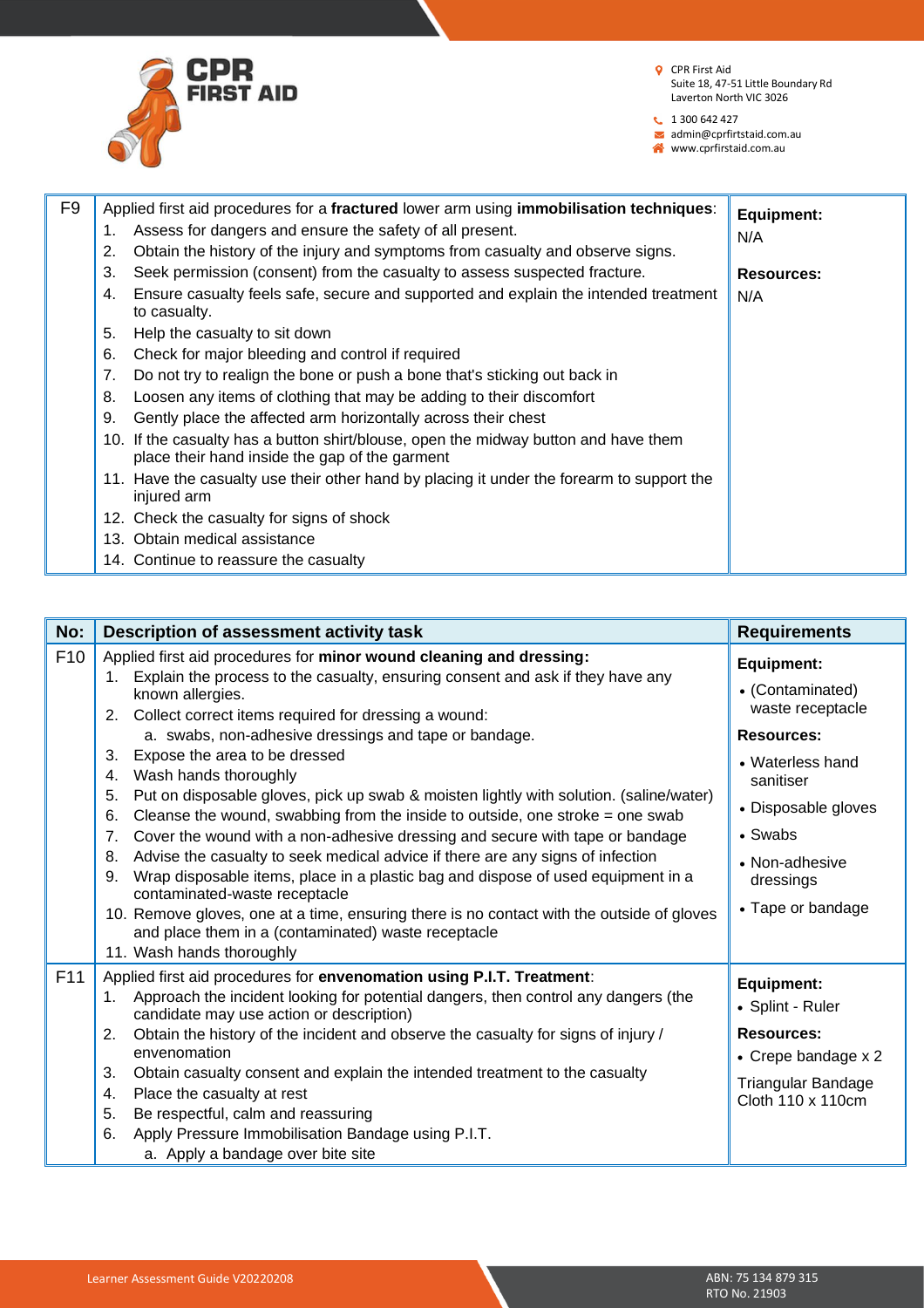

 $1300642427$ 

admin@cprfirtstaid.com.au

|                 | b. Apply a further pressure bandage, starting at fingers or toes of the bitten limb,<br>covering as much of the limb as possible. (over clothing)<br>Mark the bandage to indicate the bite site<br>7.<br>Immobilise the limb with a splint<br>8.<br>Keep the casualty and the limb completely at rest<br>9.<br>10. Seek medical assistance, Call 000<br>11. Monitor casualty's breathing and pulse<br>12. If unconscious and not breathing, start CPR |                     |
|-----------------|-------------------------------------------------------------------------------------------------------------------------------------------------------------------------------------------------------------------------------------------------------------------------------------------------------------------------------------------------------------------------------------------------------------------------------------------------------|---------------------|
| F <sub>12</sub> | Conducted a visual and verbal assessment of the casualty:<br>1. Primary assessment                                                                                                                                                                                                                                                                                                                                                                    | <b>Equipment:</b>   |
|                 | 2. Visual:                                                                                                                                                                                                                                                                                                                                                                                                                                            | N/A                 |
|                 | a. Are they wearing a medical alert necklace/bracelet                                                                                                                                                                                                                                                                                                                                                                                                 | <b>Resources:</b>   |
|                 | b. Any medication nearby                                                                                                                                                                                                                                                                                                                                                                                                                              | N/A                 |
|                 | c. Quick glance over for any obvious signs e.g. bleeding, abnormalities, etc.<br>3. Verbal: Ask questions:                                                                                                                                                                                                                                                                                                                                            |                     |
|                 | a. Their name, the year, where they are, know what just happened                                                                                                                                                                                                                                                                                                                                                                                      |                     |
|                 | b. How are they feeling, e.g. nausea, numbness, tingling                                                                                                                                                                                                                                                                                                                                                                                              |                     |
|                 | c. Are they on any medications, do they have any allergies                                                                                                                                                                                                                                                                                                                                                                                            |                     |
|                 | d. What is their pain level                                                                                                                                                                                                                                                                                                                                                                                                                           |                     |
|                 | e. Do they have any pre-existing conditions                                                                                                                                                                                                                                                                                                                                                                                                           |                     |
| F <sub>17</sub> | Applied first aid procedures for a nose bleed:                                                                                                                                                                                                                                                                                                                                                                                                        | <b>Equipment:</b>   |
|                 | Identify and control any dangers.<br>1.<br>Seek consent, provide reassurance and rest the casualty<br>2.                                                                                                                                                                                                                                                                                                                                              | N/A                 |
|                 | Ask casualty to pinch soft part of nose just below the bone<br>3.                                                                                                                                                                                                                                                                                                                                                                                     | <b>Resources:</b>   |
|                 | Sit casualty upright with head slightly forward<br>4.                                                                                                                                                                                                                                                                                                                                                                                                 | N/A                 |
|                 | Continue pressure to soft part of nose for minimum 10 mins<br>5.                                                                                                                                                                                                                                                                                                                                                                                      |                     |
|                 | 6. If controlled, ask casualty not to blow their nose for several hours                                                                                                                                                                                                                                                                                                                                                                               |                     |
|                 | If not controlled, continue pressure for further 10 mins<br>7.                                                                                                                                                                                                                                                                                                                                                                                        |                     |
|                 | If not controlled after total 20 minutes, seek medical assistance<br>8.                                                                                                                                                                                                                                                                                                                                                                               |                     |
| No:             | Description of assessment activity task                                                                                                                                                                                                                                                                                                                                                                                                               | <b>Requirements</b> |
| A2              | Perform Spinal Stabilisation for a Conscious casualty                                                                                                                                                                                                                                                                                                                                                                                                 | <b>Equipment:</b>   |
|                 | Identify, assess and manage any dangers and check for response<br>1.<br>Casualty is conscious. Reassure casualty, obtain consent for first aid management                                                                                                                                                                                                                                                                                             | Padding or towel    |
|                 | and request they remain still                                                                                                                                                                                                                                                                                                                                                                                                                         | Resources:          |
|                 | Check for major bleeding and control if required<br>3.                                                                                                                                                                                                                                                                                                                                                                                                | N/A                 |
|                 | Send for help (call 000)<br>4.                                                                                                                                                                                                                                                                                                                                                                                                                        |                     |
|                 | Obtain history from scene by observation and from bystanders and casualty<br>5.                                                                                                                                                                                                                                                                                                                                                                       |                     |
|                 | Support head and neck and check signs and symptoms<br>6.                                                                                                                                                                                                                                                                                                                                                                                              |                     |
|                 | Ask casualty if they have pain in neck or back<br>7.                                                                                                                                                                                                                                                                                                                                                                                                  |                     |
|                 | Ask casualty if they have any tingling, pins and needles or odd sensations<br>8.                                                                                                                                                                                                                                                                                                                                                                      |                     |
|                 | Observe if limbs are moving or still<br>9.                                                                                                                                                                                                                                                                                                                                                                                                            |                     |
|                 | 10. Explain actions to casualty<br>11. Carefully move or roll casualty flat on their back                                                                                                                                                                                                                                                                                                                                                             |                     |
|                 | 12. Kneel above the head of the supine casualty                                                                                                                                                                                                                                                                                                                                                                                                       |                     |
|                 | 13. To optimise the neutral position, carefully place padding under the head to lift it 2cm                                                                                                                                                                                                                                                                                                                                                           |                     |
|                 | above the level of the body                                                                                                                                                                                                                                                                                                                                                                                                                           |                     |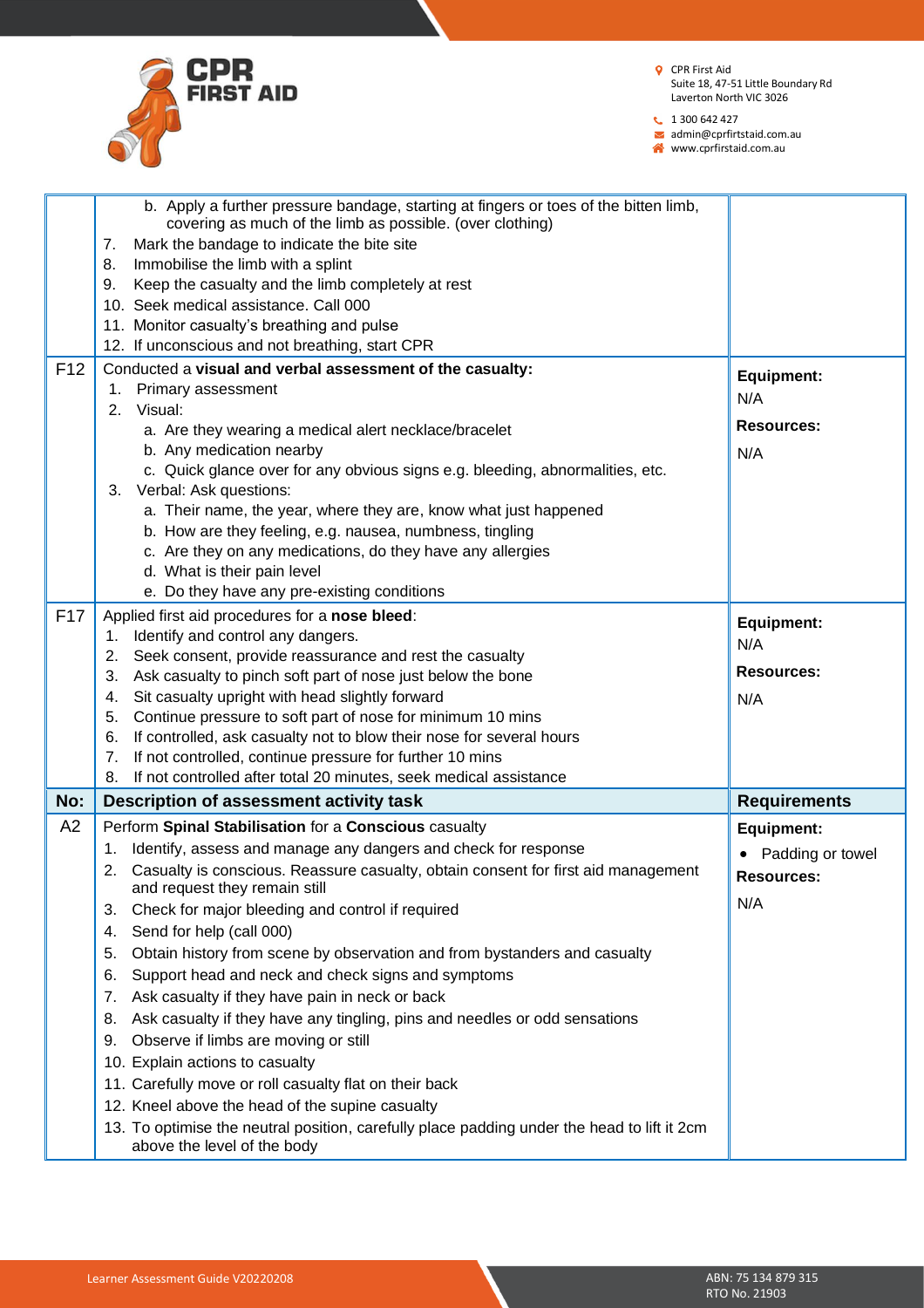

 $1300642427$ 

admin@cprfirtstaid.com.au

|                | 14. Stabilise your own arms by locking the elbows together or resting your elbows on the<br>ground, whilst hold the casualty's head                                              |                                         |
|----------------|----------------------------------------------------------------------------------------------------------------------------------------------------------------------------------|-----------------------------------------|
|                | 15. Keep the casualty's head in a neutral position aligned with the body                                                                                                         |                                         |
|                | 16. Monitor casualty's breathing                                                                                                                                                 |                                         |
|                | 17. Continue to provide reassurance                                                                                                                                              |                                         |
|                | 18. Hold position and keep casualty still until help arrives                                                                                                                     |                                         |
|                | 19. If unconscious and not breathing, start CPR                                                                                                                                  |                                         |
| A3             | Applied first aid procedures for a spinal injury                                                                                                                                 |                                         |
|                | (Requires 3 learners: Learner 1, Learner 2, Learner 3, All 3 Learners)                                                                                                           | <b>Equipment:</b><br>N/A                |
|                | Check airway, breathing and circulation. Casualty is breathing normally<br>1.                                                                                                    | <b>Resources:</b>                       |
|                | Using both hands, securely support the head<br>2.                                                                                                                                |                                         |
|                | Take casualty's arm closet to them and move the arm across casualty's chest<br>3.                                                                                                | N/A                                     |
|                | Kneel on floor of the casualty's side of the moved arm<br>4.                                                                                                                     |                                         |
|                | Lean over casualty and take a firm hold of shoulder and waist<br>5.                                                                                                              |                                         |
|                | Kneel on floor and take hold of the thigh and leg of the casualty. Same side as<br>6.                                                                                            |                                         |
|                | Learner <sub>2</sub>                                                                                                                                                             |                                         |
|                | Directs the team<br>$7_{\scriptscriptstyle{\sim}}$                                                                                                                               |                                         |
|                | As a unit, roll the casualty over while keeping the casualty's head, neck and back in<br>8.<br>line (Casualty is rolled towards the first aiders)                                |                                         |
|                | Continue to monitor casualty's breathing<br>9.                                                                                                                                   |                                         |
|                | 10. Hold position until help arrives                                                                                                                                             |                                         |
| A4             | Assessed and Recorded Vital Signs - Temperature: (As part of both scenarios)                                                                                                     | <b>Equipment:</b>                       |
|                | Correctly use thermometer to determine temperature<br>1.                                                                                                                         | • Thermometer                           |
|                | Place the thermometer under the armpit for two minutes<br>2.                                                                                                                     | <b>Resources:</b>                       |
|                | Read thermometer<br>3.                                                                                                                                                           | • Incident report form                  |
|                | Record temperature results onto incident report form<br>4.                                                                                                                       | $\bullet$ Pen                           |
|                | Sterilise the thermometer<br>5.                                                                                                                                                  | • Alcohol swabs                         |
|                |                                                                                                                                                                                  |                                         |
| A <sub>5</sub> |                                                                                                                                                                                  |                                         |
|                | Assessed and Recorded Vital Signs - Pulse (Radial Artery): (As part of both scenarios)<br>1.                                                                                     | <b>Equipment:</b>                       |
|                | Support casualty's wrist with one hand<br>2.                                                                                                                                     | • Timing device                         |
|                | Use other hand to check pulse<br>3.                                                                                                                                              | <b>Resources:</b>                       |
|                | Find pulse by placing fingers onto Radial artery which is on the thumb side of wrist<br>Count the number of beats for one minute (or you can count for 15 seconds and then<br>4. | • Incident report form<br>• Pen         |
|                | multiple by 4)<br>Record pulse rate onto incident report form<br>5.                                                                                                              |                                         |
| No:            | Description of assessment activity task                                                                                                                                          | <b>Requirements</b>                     |
| A <sub>6</sub> | Assessed and Recorded Vital Signs - Respirations: (As part of both scenarios)                                                                                                    |                                         |
|                | Observe casualty's respirations without making them aware<br>1.                                                                                                                  | <b>Equipment:</b>                       |
|                | Count the number of chest rises during one minute<br>2.                                                                                                                          | • Timing device                         |
|                | Record respiration rate onto incident report form<br>3.                                                                                                                          | <b>Resources:</b>                       |
|                |                                                                                                                                                                                  | • Incident report form                  |
|                |                                                                                                                                                                                  | $\bullet$ Pen                           |
| A7             | Basic triage for a multiple casualty incident & managing a first aid team & resources                                                                                            | <b>Equipment:</b>                       |
|                | (Requires 6 people)<br>SIMPLE TRIAGE AND RAPID TREATMENT (START)                                                                                                                 | • First Aid Kit<br>• AED trainer device |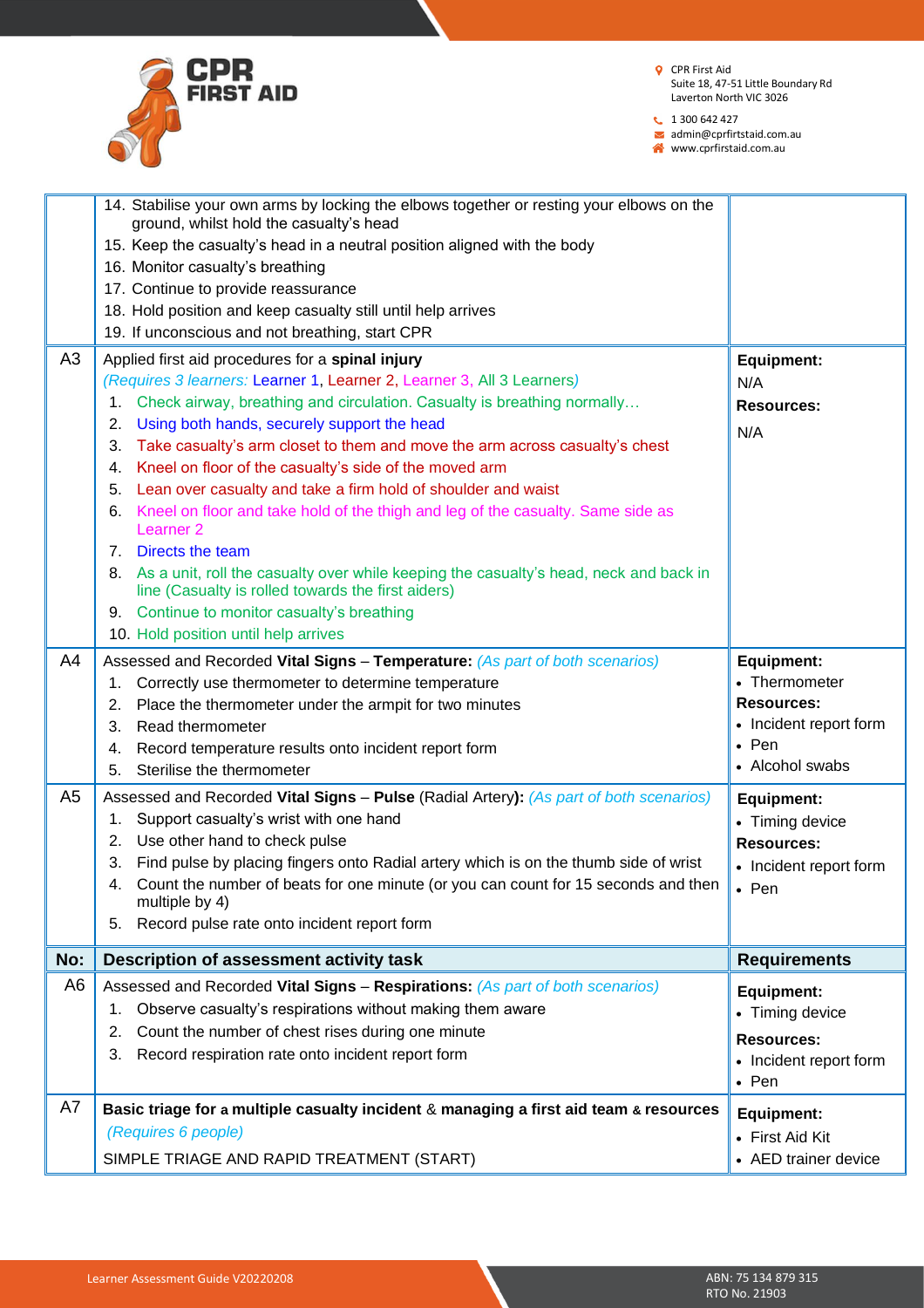

**Resources:**

• Pen

• Incident report form

• Manikin face shields

• Stretcher/extrication

• AED pad sets • Alcohol swabs

device

**t** 1 300 642 427

admin@cprfirtstaid.com.au

www.cprfirstaid.com.au

- 1. Assess the situation and manage hazards.
- 2. Assess the number of casualties
- 3. Promptly and correctly categorise casualties (deceased, critical, urgent, minor)
- 4. With bystander assistance, effectively execute basic life support manoeuvres (airway, bleeding)

### ORGANISE PROFESSIONAL HELP

- 5. Arrange for medical assistance (000).
- 6. Provide assessment information to emergency services.
- 7. Determine best access for emergency services and assign a bystander to the entry point.

#### COORDINATE RESOURCES AND OTHER FIRST AIDERS

- 8. Ensure the appropriate resources are deployed where needed.
- 9. Manage the activities of other First Aiders to ensure effective treatments and correct prioritisation.

### MONITOR CASUALTIES AND THE SITUATION

- 10. Monitor casualties' vital signs.
- 11. Notify emergency services of casualties whose condition is deteriorating.

#### COORDINATE EVACUATION OF CASUALTIES

- 12. If there are uncontrolled hazards (gas leak, fire…) or if in a remote area, move casualties using available resources and safe manual handling methods.
	- a. Coordinate evacuation Communicate frequently, simply, loudly & clearly
	- b. Evaluate the safest way to move the casualty
	- c. Consider the weight of the casualty and weight of the stretcher
	- d. Get another first aider to help move the casualty
	- e. Ensure the route is clear prior to lifting
	- f. Reassure the casualty and keep them informed about what you are going to do
	- g. Two first aiders carefully turn the casualty on their side, rather than lift
	- h. Slip the stretcher underneath the casualty
	- i. Place the casualty's arms across their chest
	- j. Head is kept in alignment with the spine throughout turning process onto stretcher
	- k. Use safe manual handling techniques moving casualty onto device, and while moving casualty
	- l. Carry casualty head-first
	- m. Lower stretcher once safe zone reached
- 13. On arrival of emergency services, ensure critical casualties are transported first.
- 14. Record incident details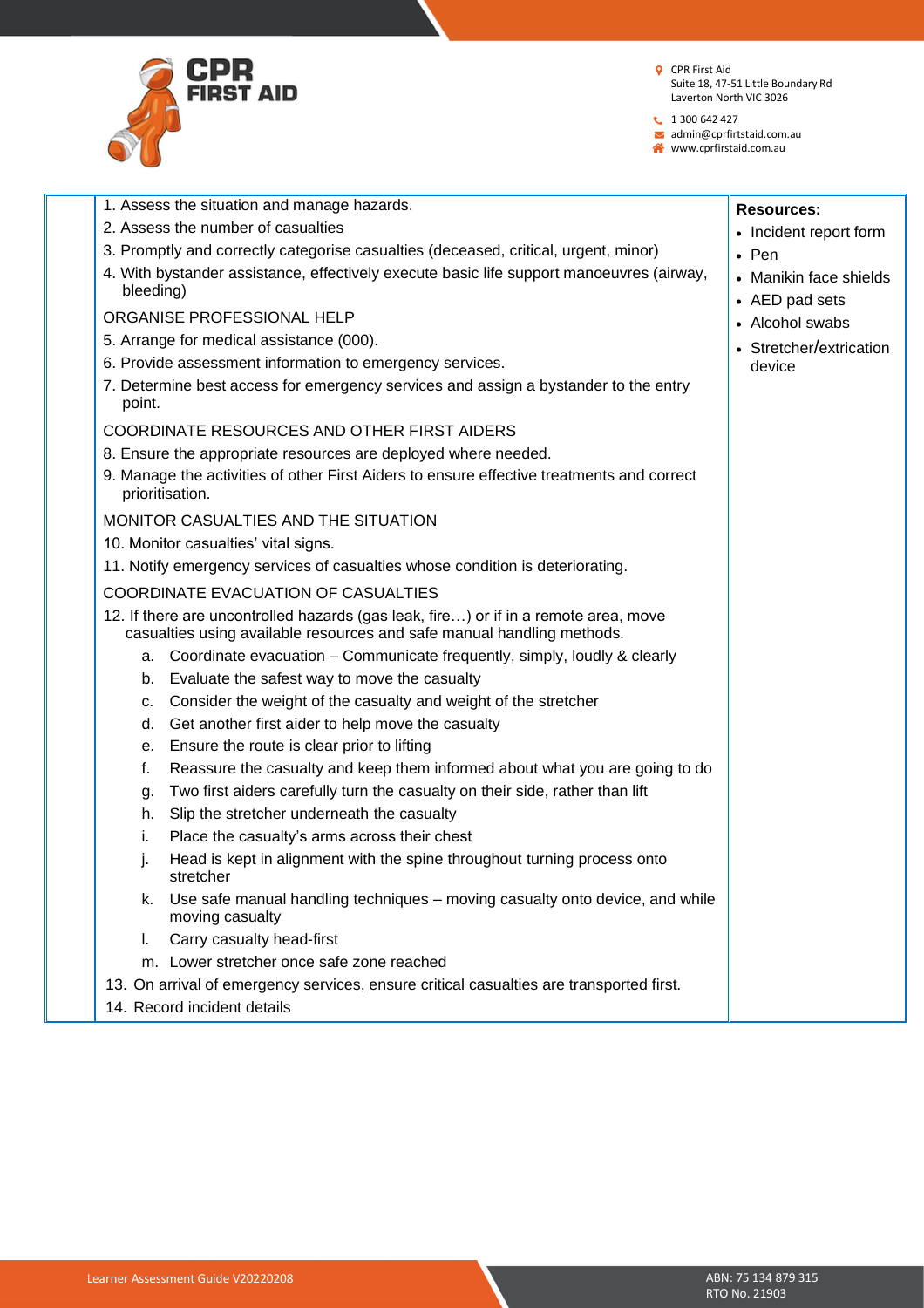

 $1300642427$ 

admin@cprfirtstaid.com.au www.cprfirstaid.com.au

| No:            | Description of assessment activity task                                                                                                                                                                 | <b>Requirements</b>                      |
|----------------|---------------------------------------------------------------------------------------------------------------------------------------------------------------------------------------------------------|------------------------------------------|
| A <sub>9</sub> | Conducting a secondary survey assessment - Head to Toe - to identify an injury or<br>illness or determine the extent of an injury or illness                                                            | Equipment:<br>$\bullet$ N/A              |
|                | 1. Starting at the top, examine the head and face for possible fractures, eye trauma or<br>head injuries careful to not move the head if spinal injury is suspected.                                    | <b>Resources:</b>                        |
|                | 2. Open the casualty's eye if closed and check the pupil for size and if it reacts to light                                                                                                             | • Incident report form<br>$\bullet$ Pen  |
|                | 3. Check the chest movements (rise and fall, slow or fast breathing, gasping for breath<br>and noisy breathing) and check for penetrating injuries (do not remove any penetrating<br>objects)           | • Gloves                                 |
|                | 4. Visually observe all limbs to see if there are any spontaneous movements. If conscious<br>ask them to wriggle finger and toes. Ask the person to squeeze your hand with each<br>arm.                 |                                          |
|                | 5. Look at the skin and note colour and then feel the skin for temperature and note if it is<br>hot, cold or clammy                                                                                     |                                          |
|                | 6. Pat down the body and limbs to check for wetness that may suggest bleeding and<br>deformities such as swelling, crooked limb, protruding bone to indicate area of injury                             |                                          |
|                | 7. Press gently against the chest and abdomen with flat palm of hand to assess pain<br>response from casualty                                                                                           |                                          |
|                | 8. Note down all clinical findings and continue to monitor the casualty                                                                                                                                 |                                          |
| <b>F12A</b>    | Conducting a secondary survey assessment - HISTORY                                                                                                                                                      | <b>Equipment:</b>                        |
|                | 1. Check for adequate history from the casualty, and/or bystanders of the events<br>surrounding the medical or trauma situation. Use <b>SAMPLE</b> to assist with gathering<br>appropriate information: | $\bullet$ N/A<br><b>Resources:</b>       |
|                | a. Signs and symptoms                                                                                                                                                                                   | • Incident report form                   |
|                | b. Allergies - known? Food, medication, etc                                                                                                                                                             | $\bullet$ Pen                            |
|                | c. Medication - currently taking or have not taken as required                                                                                                                                          |                                          |
|                | d. Past medical history – asthma, anaphylaxis, diabetes, epilepsy, etc                                                                                                                                  |                                          |
|                | e. Last meal and drinks - what and when                                                                                                                                                                 |                                          |
|                | f. Events leading up to injury or medical issue                                                                                                                                                         |                                          |
| A19            | Control of Life-Threatening External Bleeding - Haemostatic gauze                                                                                                                                       | <b>Equipment:</b>                        |
|                | 1. Pack haemostatic gauze directly into the wound.                                                                                                                                                      | • Haemostatic wound                      |
|                | 2. When wound is firmly packed, apply pressure over the wound.                                                                                                                                          | packing trainer                          |
|                | 3. Continue to hold pressure for three minutes.                                                                                                                                                         | <b>Resources:</b>                        |
|                | 4. After three minutes, reassess the wound to check if bleeding is controlled, WITHOUT<br>removing any of the haemostatic gauze.                                                                        | • Haemostatic<br>dressings               |
|                | 5. If initial application fails to stop bleeding, apply a second haemostatic gauze.                                                                                                                     | • Gloves                                 |
|                | 6. After bleeding has stopped, bandage tightly to maintain direct pressure.                                                                                                                             |                                          |
|                | 7. Seek urgent medical assistance                                                                                                                                                                       |                                          |
| A20            | <b>Control of Life-Threatening External Bleeding - Tourniquet</b>                                                                                                                                       | <b>Equipment:</b>                        |
|                | 1. Promptly locate the source of the bleed and apply direct pressure.                                                                                                                                   | • Tourniquet trainer                     |
|                | 2. If bleeding is not controlled by direct pressure, advise the casualty that you need to<br>apply a tourniquet and that the tourniquet is going to hurt.                                               | <b>Resources:</b><br>• Wound dressings & |
|                | 3. Cut or tear clothing if necessary.                                                                                                                                                                   | bandages                                 |
|                | 4. Place a tourniquet on bare skin about 5cm above the bleeding point, or if the bleed is<br>below a joint, place the tourniquet above the joint.                                                       | • Tourniquets<br>• Gloves                |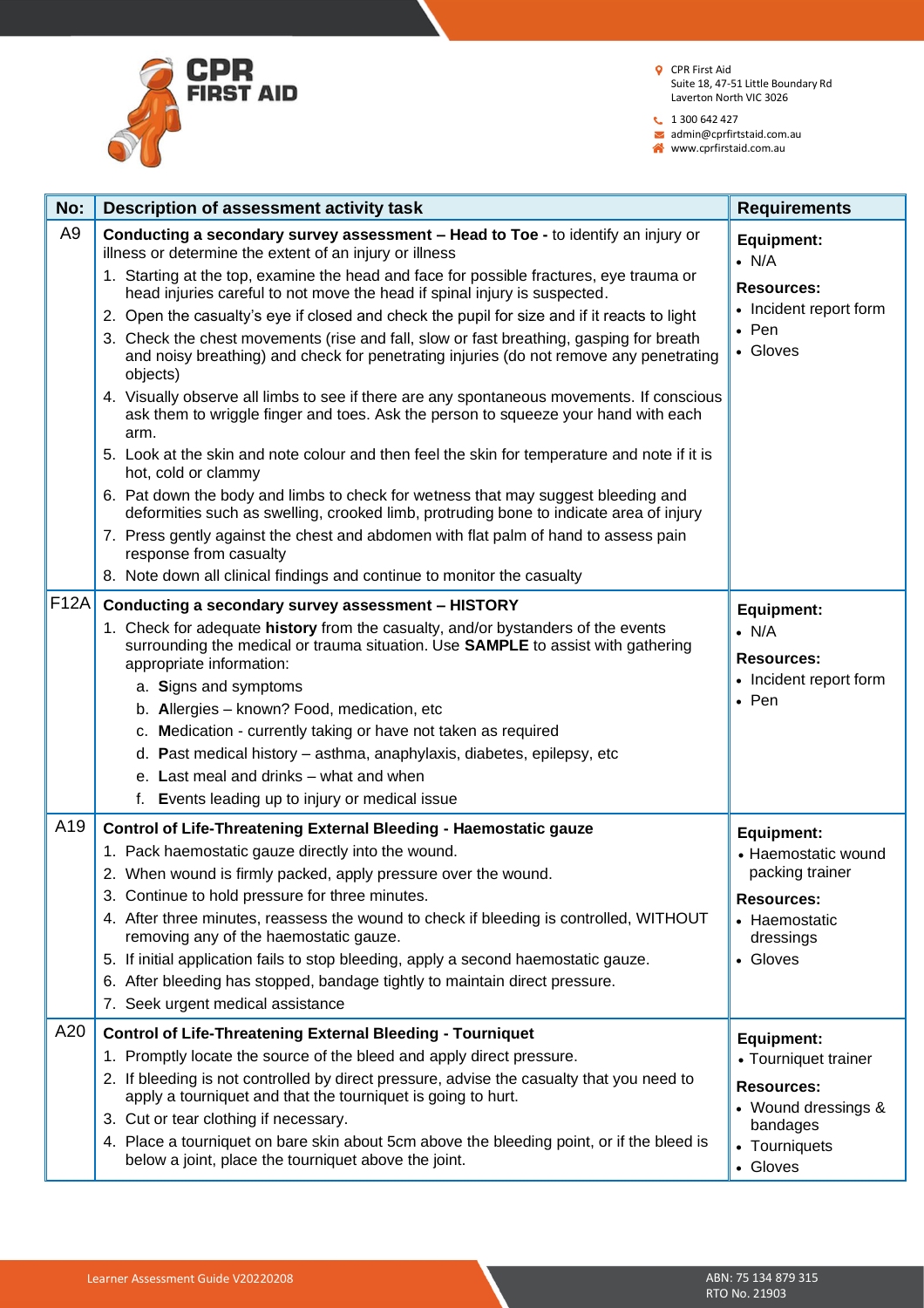

**t** 1 300 642 427

admin@cprfirtstaid.com.au

www.cprfirstaid.com.au

|  | 5. Twist the rod/windlass to apply pressure.                                                                                                                      |  |
|--|-------------------------------------------------------------------------------------------------------------------------------------------------------------------|--|
|  | 6. Note and record the time the tourniquet was applied                                                                                                            |  |
|  | 7. Check if bleeding has been controlled.                                                                                                                         |  |
|  | 8. If bleeding continues, apply a second tourniquet above the first, WITHOUT loosening or<br>adjusting the first and consider haemostatic dressings if available. |  |
|  | 9. Seek urgent medical assistance, advising the time the tourniquet was applied.                                                                                  |  |

| No:              |                                                            | Description of assessment activity task                                                                    | <b>Requirements</b>                       |
|------------------|------------------------------------------------------------|------------------------------------------------------------------------------------------------------------|-------------------------------------------|
| C <sub>2</sub> A | C.P.R. - Adult Manikin - 2 Person:                         |                                                                                                            | Equipment:                                |
|                  | (Requires 2 learners: Learner 1, Learner 2, Both Learners) |                                                                                                            | • Adult manikins                          |
|                  | 1.                                                         | Place the dominant hand on the correct compression point – heel of the hand on the<br>centre of chest      | <b>Resources:</b><br>• Adult manikin lung |
|                  |                                                            | 2. Lock hands together, keeping fingers off chest, arms straight, shoulders above hands                    | bags                                      |
|                  | 3.                                                         | Press sternum to 1/3 depth of chest and achieve 30 compressions @ rate of 120 per<br>minute (2 per second) | • Manikin face shields<br>• Alcohol swabs |
|                  | 4.                                                         | To have full chest recoil after each compression (No bouncing or jabs)                                     |                                           |
|                  | 5.                                                         | Give 2 rescue breaths observing chest rise & fall, using manikin face shield                               |                                           |
|                  | 6.                                                         | Continue another 4 cycles of 30:2                                                                          |                                           |
|                  |                                                            | 7. At the 2-minute mark (after 5 cycles), demonstrate seamless changeover                                  |                                           |
|                  |                                                            | Learners swap roles. Continue Compressions and Ventilations for five cycles of 30:2                        |                                           |
|                  | 8.                                                         | At the second 2-minute mark (after 5 cycles), demonstrate seamless changeover                              |                                           |

### **Assessment: Scenario**

Skills must be demonstrated working individually as the first aider using industry-validated scenarios and simulations.

Students will be split into two groups for the scenarios. One medical and one trauma scenario per student will be undertaken. Half the class as individuals will be assigned roles as a casualty with a specified problem requiring first aid assistance.

Once the first student has successfully demonstrated the correct procedure for dealing with the first aid scenario, roles will be reversed and new scenarios assigned for the second student to demonstrate the correct procedure.

### **Knowledge Evidence**

The Student must be able to demonstrate essential knowledge required to effectively complete tasks outlined in elements and performance criteria of this unit, manage tasks and manage contingencies in the context of the work role.

A theory assessment will be provided and can be completed as an "Open Book" assessment. You'll be required to sign off on the completed assessment stating that it was your own work. A 100% mark is required for all theory assessments but you can have multiple attempts to correct the answers that were wrong.